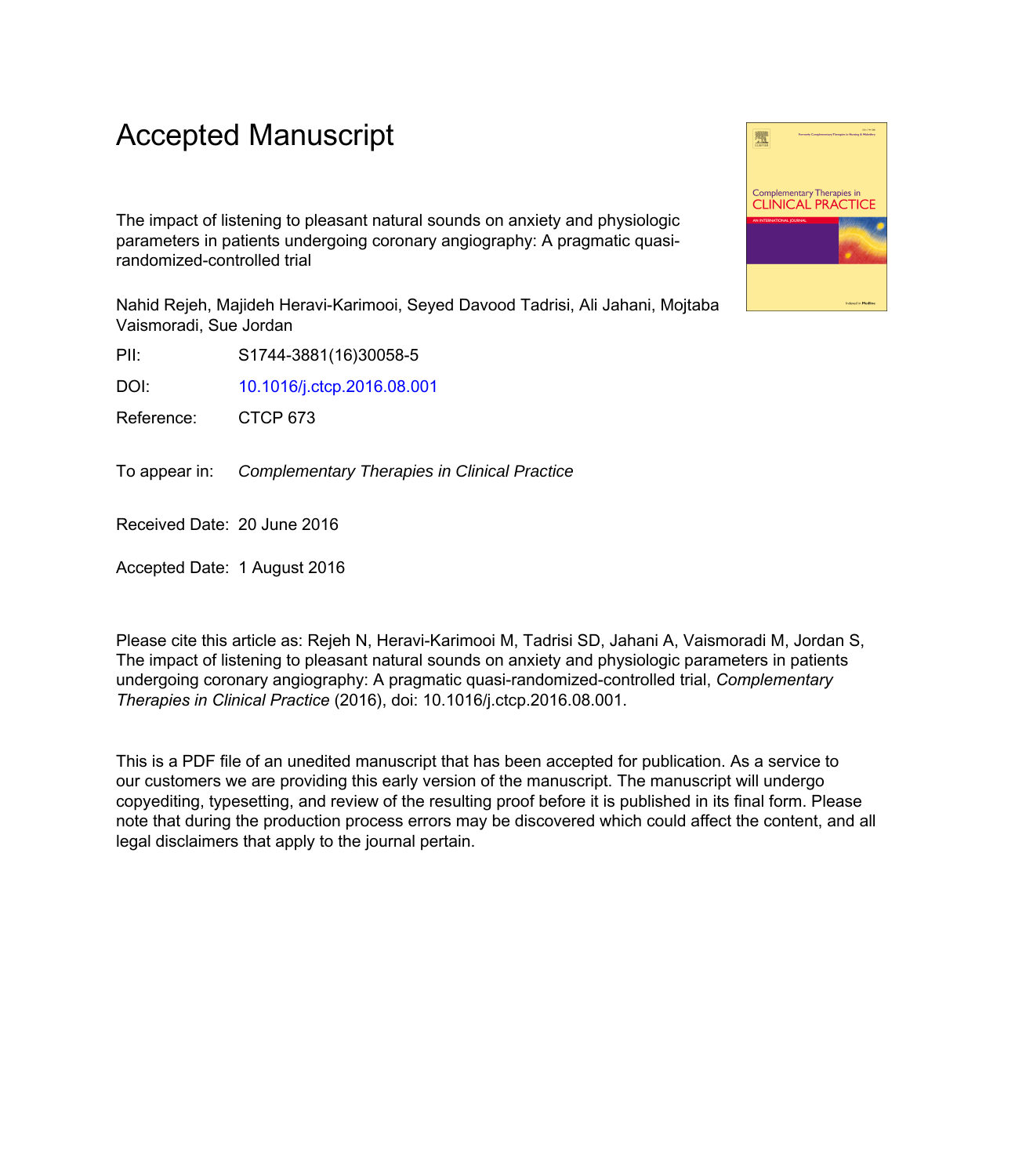**The impact of listening to pleasant natural sounds on anxiety and physiologic parameters in patients undergoing coronary angiography: a pragmatic quasi-randomized-controlled trial** 

# **Running title**: Pleasant natural sounds therapy and anxiety

## *Authors*

Nahid Rejeh\*, Majideh Heravi-Karimooi, Seyed Davood Tadrisi, Ali Jahani, Mojtaba Vaismoradi, Sue Jordan

Nahid Rejeh (PhD), Associate professor, Department of Nursing, Faculty of Nursing and Midwifery, Shahed University, Tehran, Iran. reje@shahed.ac.ir

Majideh Heravi-Karimooi (PhD), Associate professor, Department of Nursing, Faculty of Nursing and Midwifery, Shahed University, Tehran, Iran. Email: heraev@shahed.ac.ir

Seyed Davood Tadrisi (MScN), Instructor, Faculty of Nursing, Baqiyatallah University of Medical Science, Tehran, Iran. Email: sdt1344@hotmail.com

Ali Jahani (BScN) Department of Nursing, Faculty of Nursing and Midwifery, Shahed University, Tehran, Iran. Email: Jahni@gmail.com

Mojtaba Vaismoradi (PhD, MScN, BScN), Researcher, Faculty of Professional Studies, Nord University, Bodø, Norway. Email: mojtaba.vaismoradi@nord.no

Sue Jordan (MB.BCh. PhD., PGCE (FE)., FHEA.), Professor, College of Human and Health Sciences, Swansea University, Singleton Park, Swansea, United Kingdom. Email: s.e.jordan@swansea.ac.uk

**title:** Pleasant natural sounds therapy and anxiety<br>
1<sup>\*</sup>. Majideh Heravi-Karimooi, Seyed Davood Tadrisi, Ali Jahani, Mojtaba Vaismore<br>
1<sup>\*</sup>. Majideh Heravi-Karimooi, Seyed Davood Tadrisi, Ali Jahani, Mojtaba Vaismore<br>
1<sup></sup> *Correspondence*: Nahid Rejeh, Faculty of Nursing and Midwifery, Shahed University (opposite Holy Shrine of Imam Khomeini-Khalij Fars Expressway), Tehran, Postal/zip code: 3319118651, Iran. Email: reje@shahed.ac.ir

## **Conflicts of interest**

None of the authors have any conflicts of interests with regards to this research.

## **Funding**

This research was supported financially by a grant from the Shahed University, Tehran, Iran.

## **Ethical approval**

Shahed University Review Board, No. 41198181.

## **Study registry number**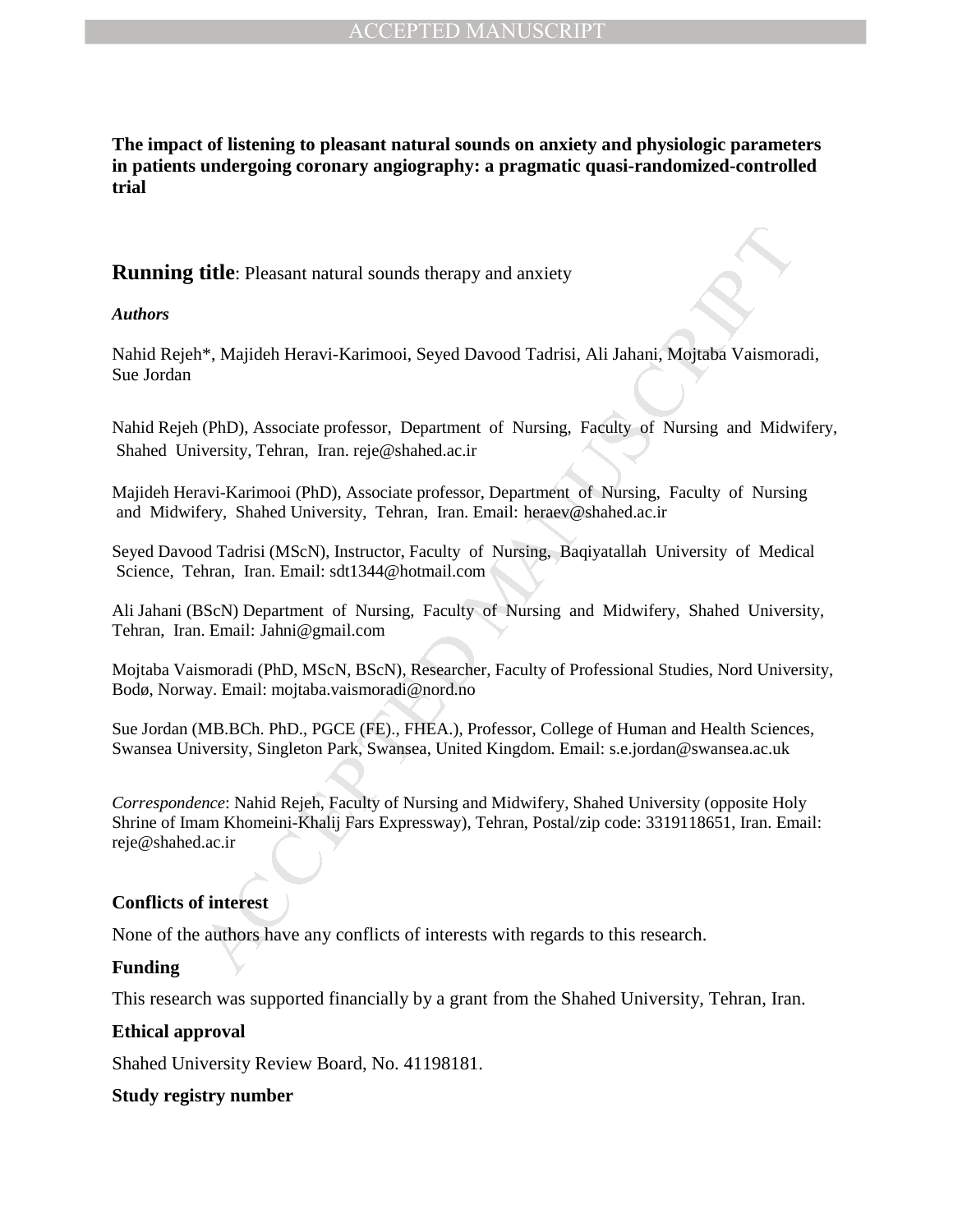Iranian Registry of Clinical Trials (IRCT) approval: 201412047529N5.

This research was supported financially by a grant (No. 41-198181) from the Shahed University, Tehran, Iran.

# **Contributions**

Study design: NR, MHK;

Data collection: NR, AJ;

Data analysis: SJ, SDT;

Manuscript preparation: NR, MV, SJ.

ons<br>
m: NR, MHK;<br>
is: SJ, SDT;<br>
preparation: NR, MV, SJ.<br>
val of the version to be submitted: NR, MHK, AJ, MV, SJ.<br>
and of the version to be submitted: NR, MHK, AJ, MV, SJ.<br>
and the version to be submitted: NR, MHK, AJ, MV Final approval of the version to be submitted: NR, MHK, AJ, MV, SJ.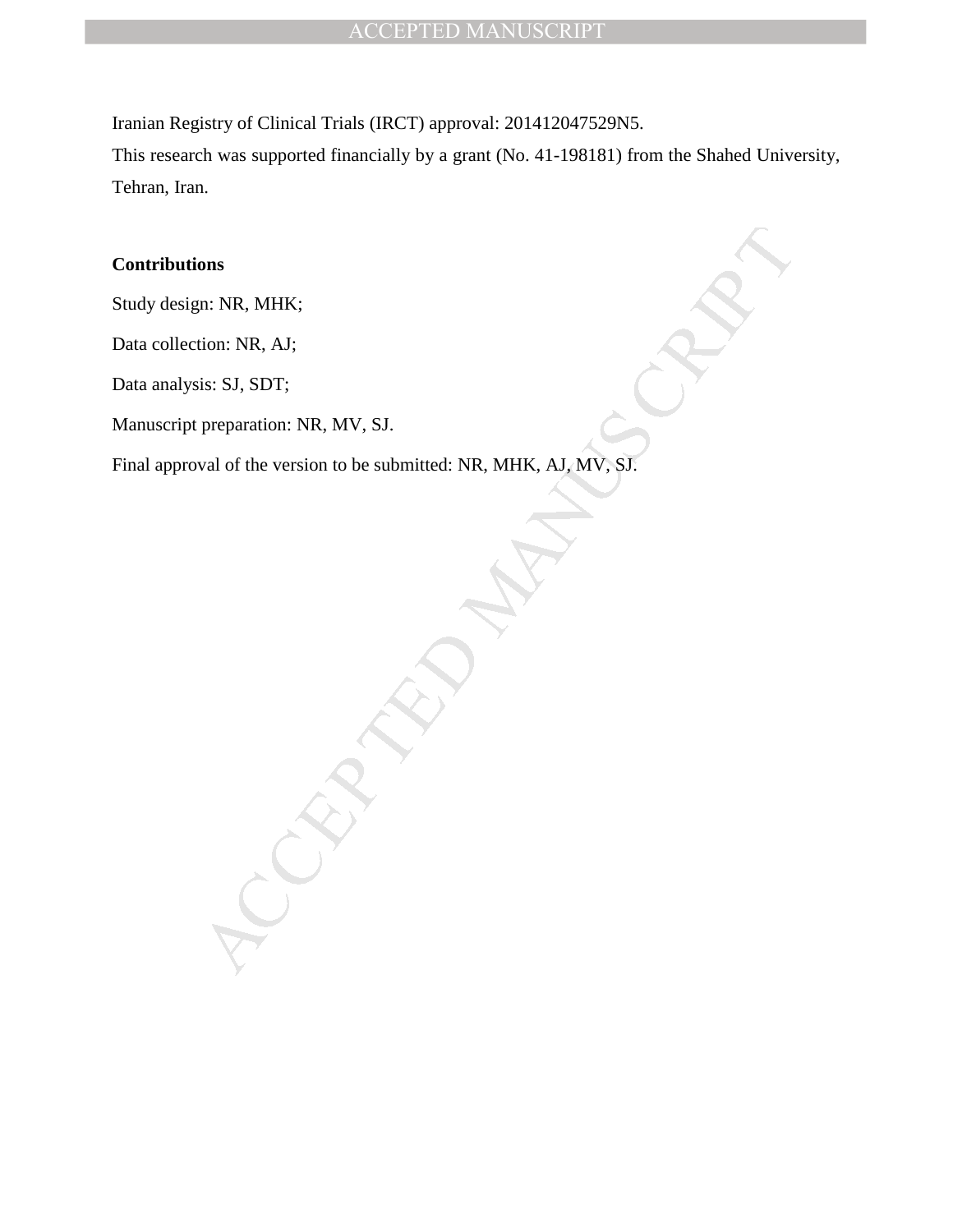**The impact of listening to pleasant natural sounds on anxiety and physiologic parameters in patients undergoing coronary angiography: a pragmatic quasi-randomized-controlled trial** 

## **Abstract**

*Objective:* This study aimed to investigate the impact of listening to pleasant natural sounds on anxiety and physiological parameters in patients undergoing coronary angiography.

This suady aimed to investigate the impact of listening to pleasant natural sound physiological parameters in patients undergoing coronary angiography.<br>The present pragmatic quasi-randomized controlled clinical trial was *Methods:* The present pragmatic quasi-randomized controlled clinical trial was conducted on 130 patients undergone elective angiography. The participants were randomly divided into two groups, including a pleasant natural sounds group, and a control group (n½ 65 per group). Spielberger's state/ trait anxiety inventory was used to assess levels of anxiety. The patients' anxiety level and physiological parameters were measured at baseline, before, during, immediately after, and twenty minutes after coronary angiography.

*Results*: The mean level of anxiety was similar in both arms at baseline ( $t=1.317$ ,  $df=128$ ,  $p=$ 0.190). The intervention arm displayed significantly lower anxiety levels than the control arm during the intervention (Wilks' lambda 0.11, Pillai's trace 0.89, P 0.001, F 2.05). The physiological parameters (systolic and diastolic blood pressure, mean arterial pressure, heart rate, and oxygen saturation) of both groups showed statistically significant differences (*p<*0.05) over time and in group-by time interactions.

**Conclusion:** As an effective nursing intervention presenting no side-effects, listening to pleasant natural sounds can be helpful in the management of anxiety.

**Key words:** Anxiety, Coronary Angiography, Music Therapy, Physiologic Parameters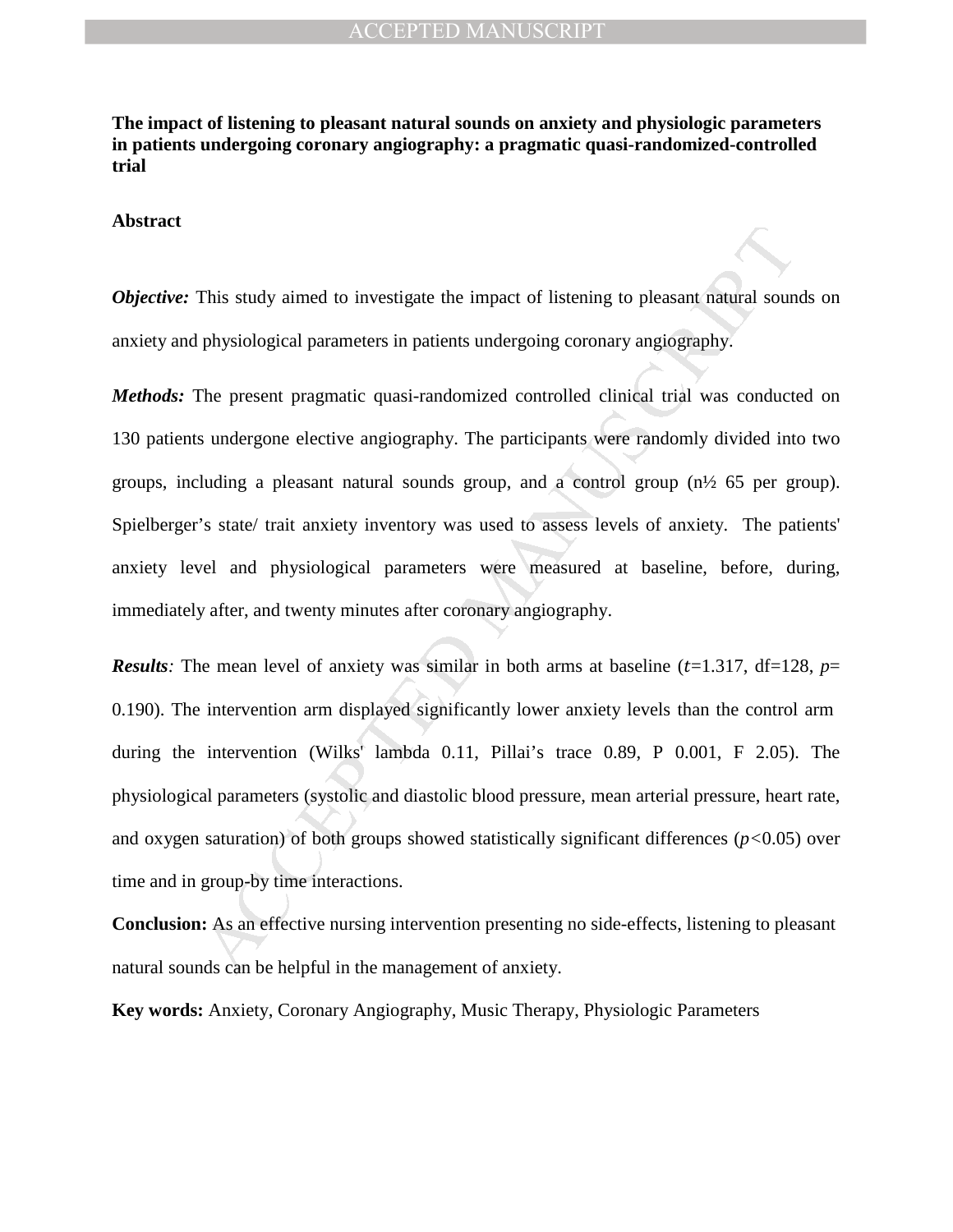## **1. Introduction**

I Asia, and for working-age populations, IHD mortality rates are mostly highered and developing countries than in developed countries [2]. Coronary angiograp amost common invasive procedures to locate blocked coronary arte The prevalence of cardiovascular and circulatory diseases and associated mortality are increasing worldwide [1]. The highest ischemic heart disease (IHD) mortality rates are in Eastern Europe and Central Asia, and for working-age populations, IHD mortality rates are mostly higher in transitional and developing countries than in developed countries [2]. Coronary angiography is one of the most common invasive procedures to locate blocked coronary arteries, and plays an important role in determining treatment [3]. Although it is essential for the detection of cardiovascular disease, it can cause fear, anxiety, and emotional stress [4]. The coronary angiography laboratory with highly technical equipment and unfamiliar sounds can create a stressful situation for patients. More than 80% of patients scheduled for coronary angiography experience a decreased sense of control over bodily functions and a high level of anxiety before the procedure is commenced [5- 6]. Anxiety is highest whilst waiting for the procedure and immediately prior to the procedure, and lowest after the procedure [7]. An elevated level of anxiety may negatively influence patients' psychological and physiological wellbeing and may interfere with nursing care [8]. Patients may feel more anxious before coronary angiography than heart surgery [9].

to prolongation or cancellation of the procedure, or impair cardiac functioning. Patients may interpret their symptoms as an impending heart attack [10]. Stress-related tachycardia and hypertension may cause clinical deterioration, dysrhythmia and an increase in the area of infarction [11].

## **2. Background**

Angiography is an invasive diagnostic procedure that may be perceived as threatening or a threat to health [8), nurses should establish an environment that minimises stress [12]. Nurses in critical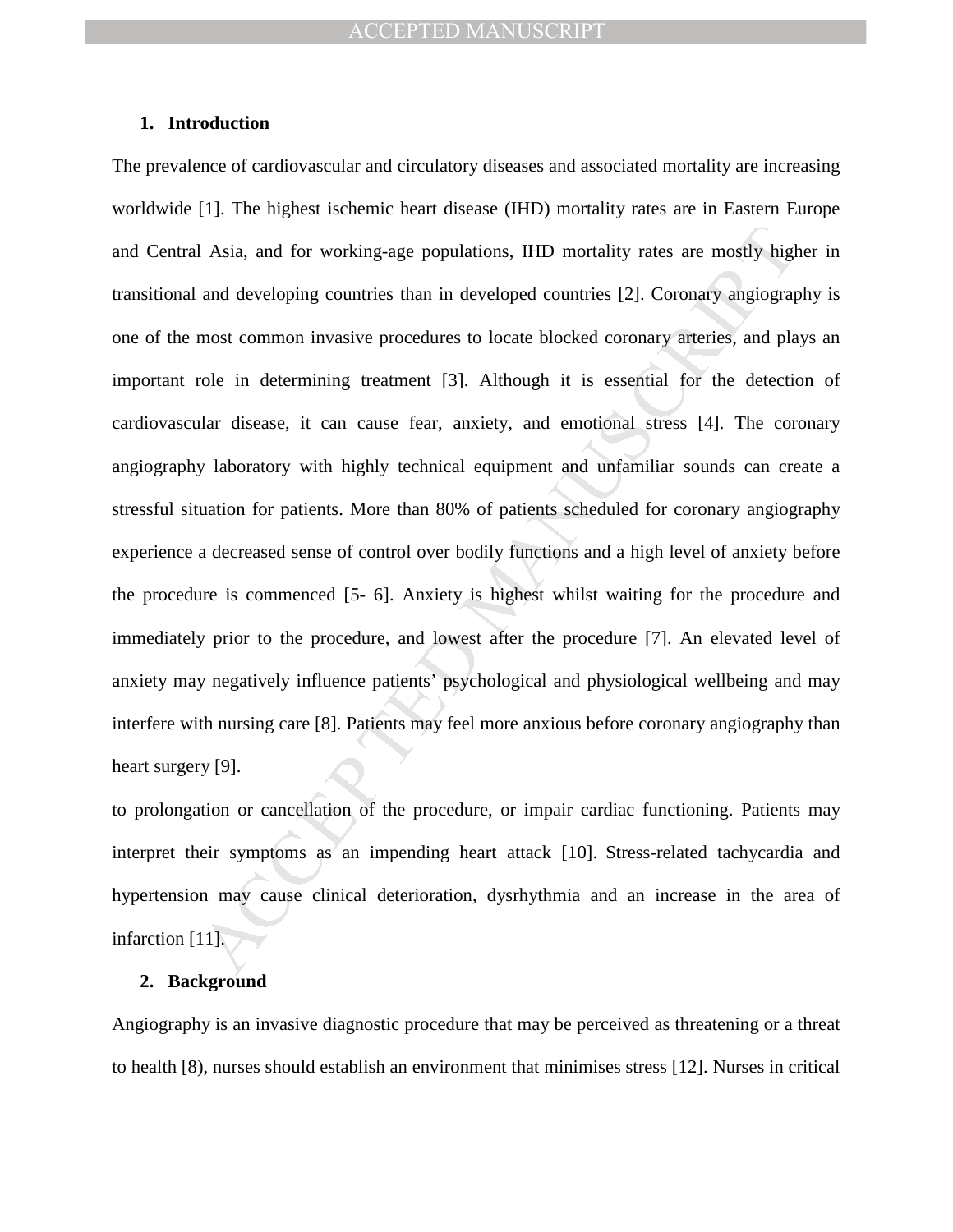care settings such as the coronary angiography laboratory should balance the potential benefits of reduced anxiety with the possible adverse effects of sedatives, such as opioid and benzodiazepines, and explore alternative, less expensive and more efficient ways of alleviating patients' anxiety [13].

xiety [13].<br>
Mategies have been used to reduce patients' anxiety before coronary angiography [<br>
tion of anxiolytics and nursing care do not always reduce patients' perception-<br>
1-6], although they are likely to be useful f Various strategies have been used to reduce patients' anxiety before coronary angiography [14]. Administration of anxiolytics and nursing care do not always reduce patients' perceptions of anxiety [15-16], although they are likely to be useful for the most anxious. However, increasing the dose of anxiolytics until patients report no anxiety may reduce the level of patients' alertness and hinders the implementation of the procedure [6]. Despite the development and application of a range of educational and pharmacological interventions before the procedure, few approaches have significantly reduced anxiety [5], and additional non-pharmacological interventions are needed [6]. Although non-pharmacological interventions have not yet been incorporated into routine care [15], anxiety is one of the top five conditions for which alternative medicine is most frequently advised [17].

Complementary and alternative medicines are likely to become more popular if their effectiveness can be demonstrated [18].

 Listening to pleasant natural sounds as a non-pharmacological approach to reducing anxiety has been reported to be effective in the reduction of patients' anxiety in other situations, such as mechanical ventilation in intensive care [13, 19]. However, to our knowledge, there are no reports of the effect of pleasant on post-procedural emotional disturbances, such as anxiety, and related physiological parameters in patients undergoing coronary angiography.

This study aimed to investigate the impact of listening to pleasant natural sounds on anxiety and physiological parameters (including systolic blood pressure [SBP], diastolic blood pressure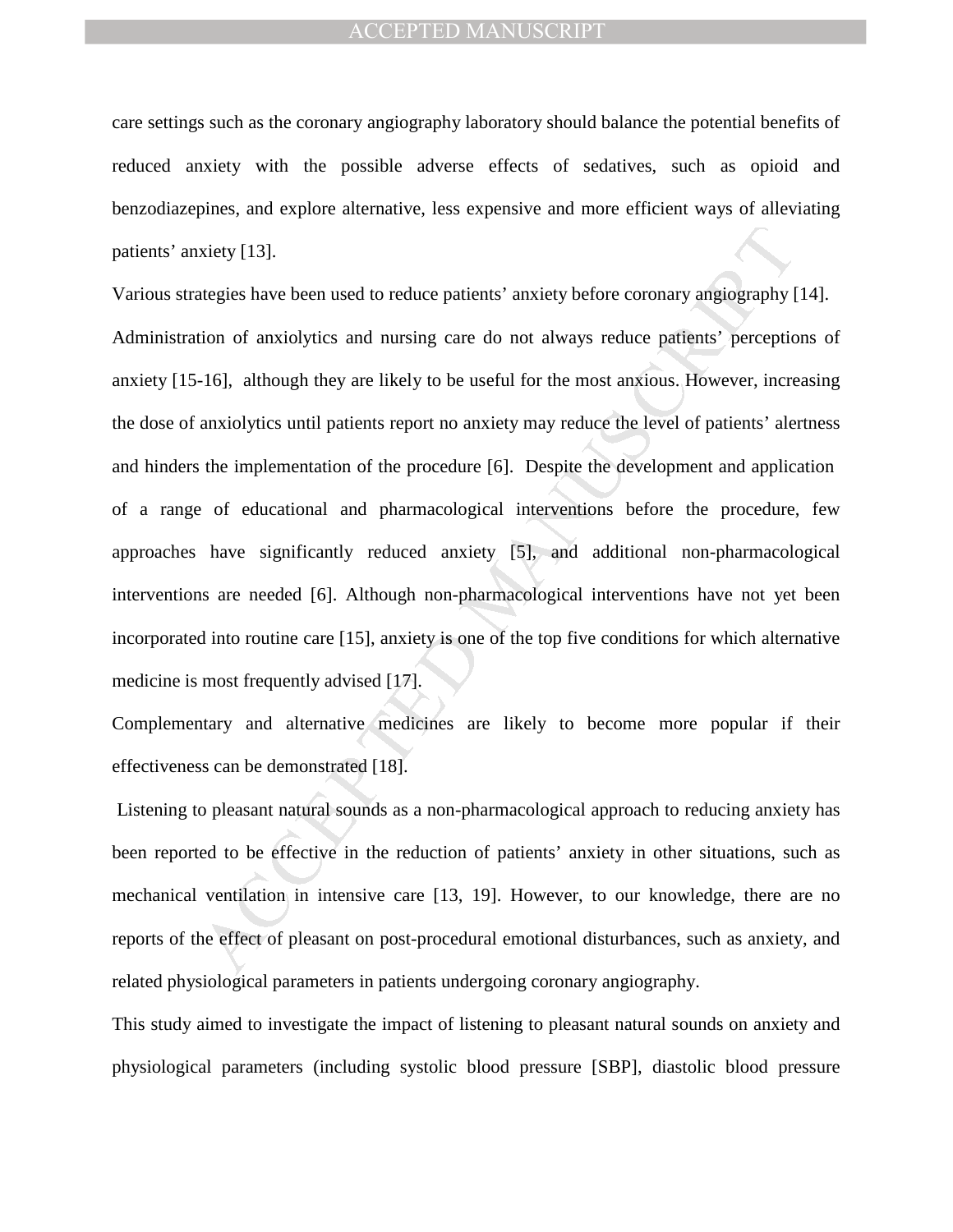[DBP], mean arterial pressure [MAP], heart rate [HR], and respiratory rate [RR], and oxygen saturation [SPO2]) in patients undergoing coronary angiography.

## **3. Methods**

## *3.1. Study design*

This pragmatic parallel group quasi-randomized controlled trial with a pre-intervention–postintervention design was conducted with an intervention ( $n = 65$ ) and a control arm ( $n = 65$ ) from 1st April 2014 to 31<sup>st</sup> December 2014.

## *3.2.Participants and setting*

by design<br>
stic parallel group quasi-randomized controlled trial with a pre-imervention-<br>
design was conducted with an intervention (n = 65) and a control arm (n = 65)<br>
14 to 31<sup>st</sup> December 2014.<br> *Ricipants and setting*<br> This trial was undertaken with patients scheduled for elective coronary angiography in a high turnover, referral teaching hospital in Tehran. The angiography unit treats over 2000 patients every year. The study's inclusion criteria were: scheduled to undergo coronary angiography for the first time, no planned cardiac catheterization, arriving at the hospital at least 1.5 hours before the procedure, score >20 on the Spielberger Trait Anxiety Inventory for Adults (STAI-AD), no previous invasive procedures prior to angiography, such as trans-esophageal echocardiography, no diagnosed heart valve lesions, alert and orientated, not diagnosed with a critical condition, no reported hearing loss, willing and able to consent to using headphones, no prior history of mental illness, as assessed by a psychiatrist.

We excluded patients: reporting ingestion of alcoholic beverages or narcotic analgesics within the last week or prescribed anti-hypertensive, antidepressants or anxiolytic drugs, as these might impact on assessments of psychometric or physiological variables.

Following permission from hospital authorities, nurse managers and the laboratory, the investigator (first author) approached potential participants meeting the inclusion criteria, and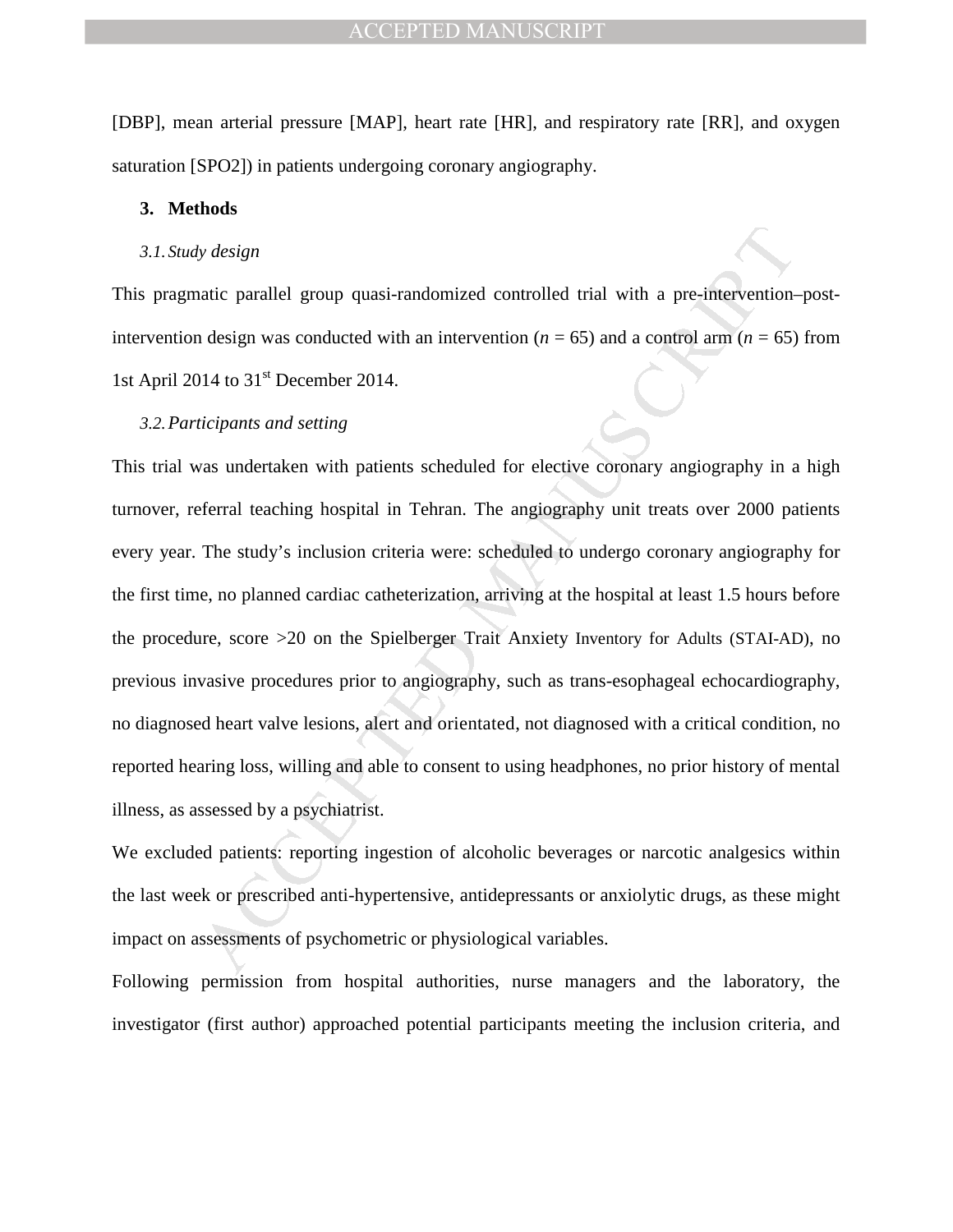informed them of the purpose, possible benefits and potential risks of the study. Patients gave informed, signed consent to participate.

## *3.3.Sample size*

The sample size was determined using a standard formula [20] with alpha  $= 0.05$ , power  $= 90\%$ . We were unable to identify publications using our anxiety scale; based on parameters in a similar trial [21], we calculated that we would require 130 patients, 65 in each arm.

## *3.4.Randomization*

According to the patients' admission date, they were allocated to the intervention or control arm (n=65 in each arm). The toss of a coin decided that patients admitted on even dates would be allocated to the intervention arm. Patients who presented on even-numbered dates were allocated to the intervention arm and patients that presented on odd-numbered days were allocated to the control arm.

size was determined using a standard formula  $|20|$  with alpha = 0.05, power = nable to identify publications using our anxiety scale; based on parameters in a si<br>celucted that we would require 130 patients, 65 in each ar Administrators offered admissions throughout the days of the week with no particular criteria or pattern and also without any specific day allotting to certain patients. The patients booked procedures Saturday to Wednesday (working days in Iran) without specific criteria. Nursing work patterns and staff remained unchanged throughout the study period five to six patients were admitted each day and patients were discharged 24 hours after completion of the procedure. The procedure was:

1) Before the intervention and during admission, the main investigator (NR) sought consent from patients, extracted data from their documentation, and conducted the pretest evaluation. 2) The fourth researcher (AJ) randomly allocated the patients to the experimental and control groups and implemented the intervention for the experimental group. 3) The first researcher (NR) who was completely blinded to allocation of the patients conducted the posttest evaluations.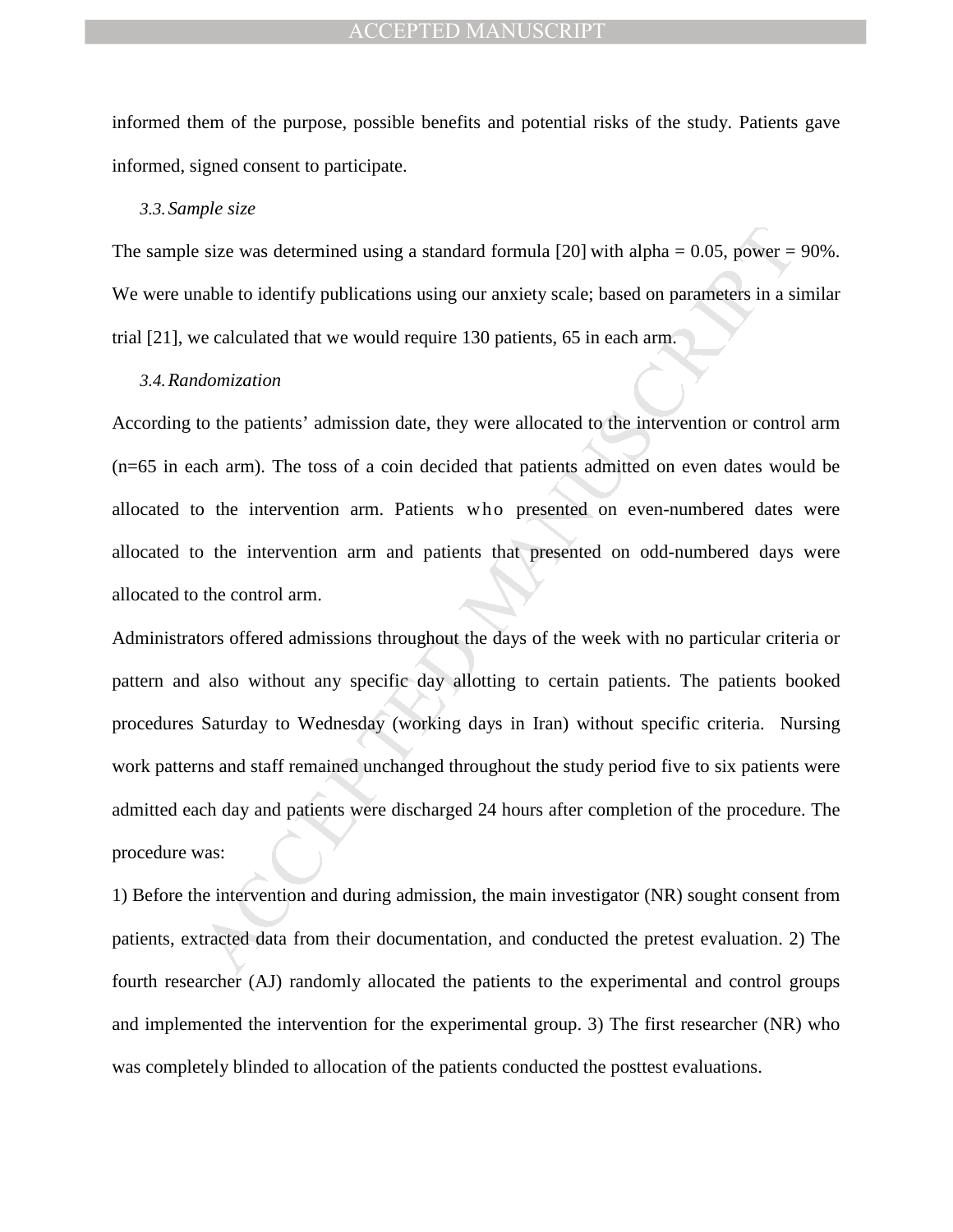#### *3.5. Data collection and measurements*

1) The patients' medical records were the source of data for comparison of patients in the intervention and control arms with respect to age, gender, educational level, employment status, marital status, history of hospitalisations, and duration of any heart disease (Table 1).

2) Physiological measurements were extracted from observation charts: systolic blood pressure ( SBP, diastolic blood pressure (DBP), heart rate (HR), respiratory rate (RR) and mean arterial pressure (MAP). Measurements were taken by standard electronic devices manufactured by SAIRAN®, including indwelling arterial lines, and pulse oximeters, all calibrated before data gathering. Measurements were taken at baseline, before, during (when the patients would be routinely monitored by clinicians for the side-effects of contrast media injected for angiography), immediately after, and twenty minutes after coronary angiography.

us, history of hospitalisations, and duration of any heart disease (Table 1).<br>
sigical measurements were extracted from observation charts: systolic blood pres<br>
bic blood pressure (DBP), heart rate (HR), respiratory rate ( 3) To measure anxiety we used the Spielberger State-Trait Anxiety Inventory for Adults (STAI-AD), which is widely used in multicenter, international clinical trials. This self-report measure indicates the intensity of feelings of anxiety; it distinguishes between trait anxiety (a general tendency to perceive situations as threatening) and state anxiety (a temporary condition experienced in specific situations). Spielberger referred to state anxiety as a temporal crosssection of a person's emotional stream-of-life [22]. Spielberger's standard questionnaire for the measurement of the level of anxiety consists of two sections measuring trait and state anxiety. Both sections comprise 20 questions and each scores between 1 and 4. The total score for each individual was between 20 and 80. The patients were classified into three groups with regard to trait scores for anxiety: mild (20-40 points), moderate (40-60), and severe (60-80). [23, 24, 25]. In this study, our measurements were based on state anxiety.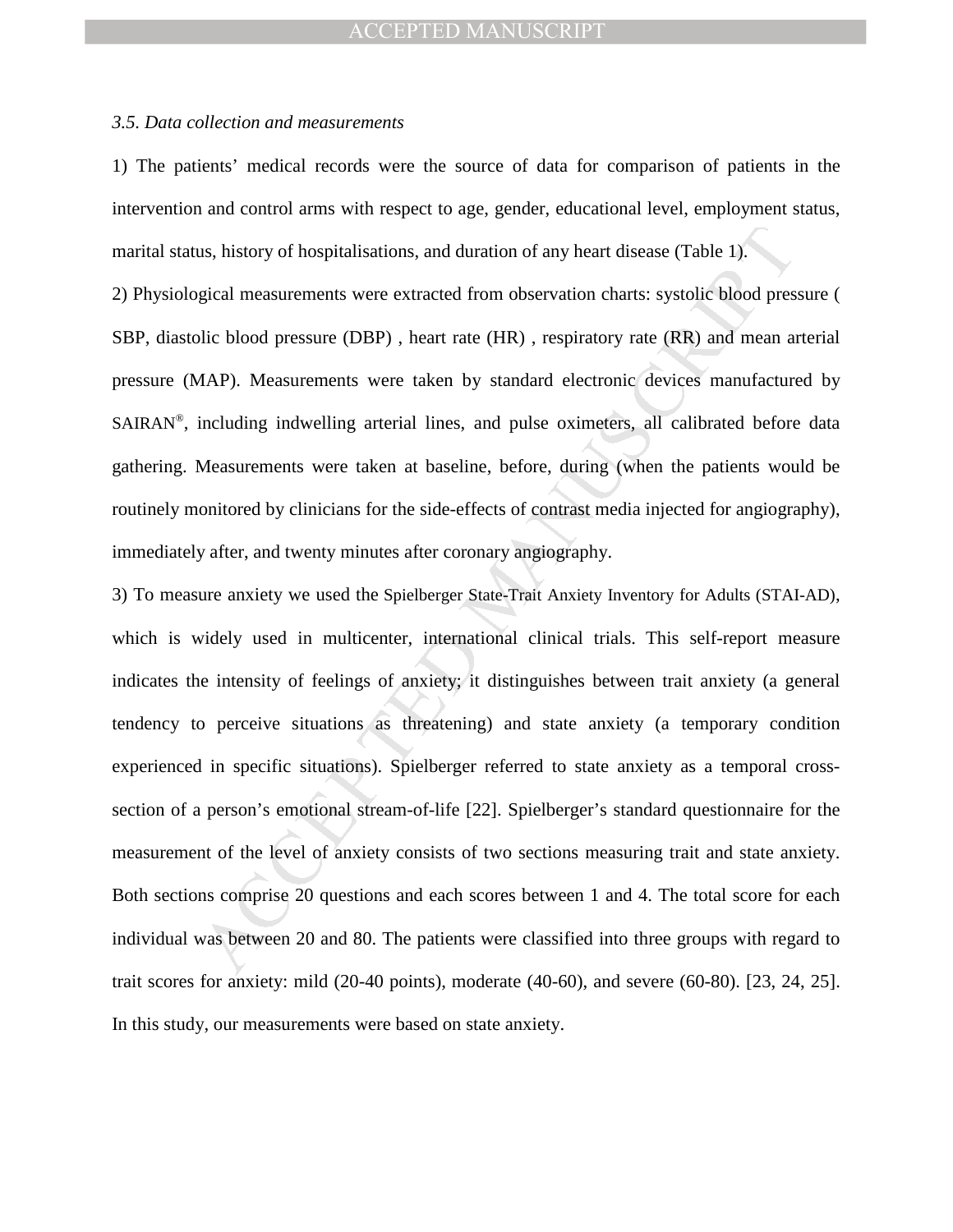Mahram (1994) has translated the STAI into Farsi and evaluated its reliability and validity. The Farsi version of this scale has been repeatedly used and evaluated among various groups and its validity and reliability have been reported. Reliability of the Farsi version was assessed using Cronbach's alpha coefficient (0.94 for overall scores) [26].

The questions were read to the participants by a nurse, who completed the questionnaire accordingly. State anxiety levels were recorded; at baseline, before, during (when the patients would be approached to be checked about the side-effects of radiopaque drugs injected for angiography), immediately after, and twenty minutes after coronary angiography

#### *3.6. Intervention*

alpha coefficient (0.94 for overall scores) [26].<br>
State anxiety levels were recorded; at baseline, before, during (when the papproached to be checked about the side-effects of radiopaque drugs injectedy, immediately after As in the studies of Aghaie et al. (2014) [13] and Saadatmand et al. (2013) [19] , all participants were seated in a private room, away from the laboratory waiting room to minimize noises and disruptions, and enhance relaxation. Patients assigned to the control arm received routine care and were exposed to the usual sound environment. Patients in the intervention arm were asked to sit on a comfortable bed and avoid reading, speaking on the phone, listening to the radio or watching television. Thirty minutes before angiography, patients in the intervention arm used headphones for 20-minutes to listen to pleasant natural sounds. Participants selected a CD from a collection of natural sounds: birds' song, soothing rain, river streams, waterfalls, or a walk through the forest, as prearranged by the researcher. They used MP3 media players plus disposable foam-lined headphones. The volume of the MP3 player was adjusted by the researcher to the participants' comfort by responding to their facial expressions and holding up fingers in response to researcher's questions. The average sound pressure level was set to 25–50 dB depending on the patients' hearing thresholds. Data were recorded: at baseline, before, during, immediately after, and twenty minutes after coronary angiography.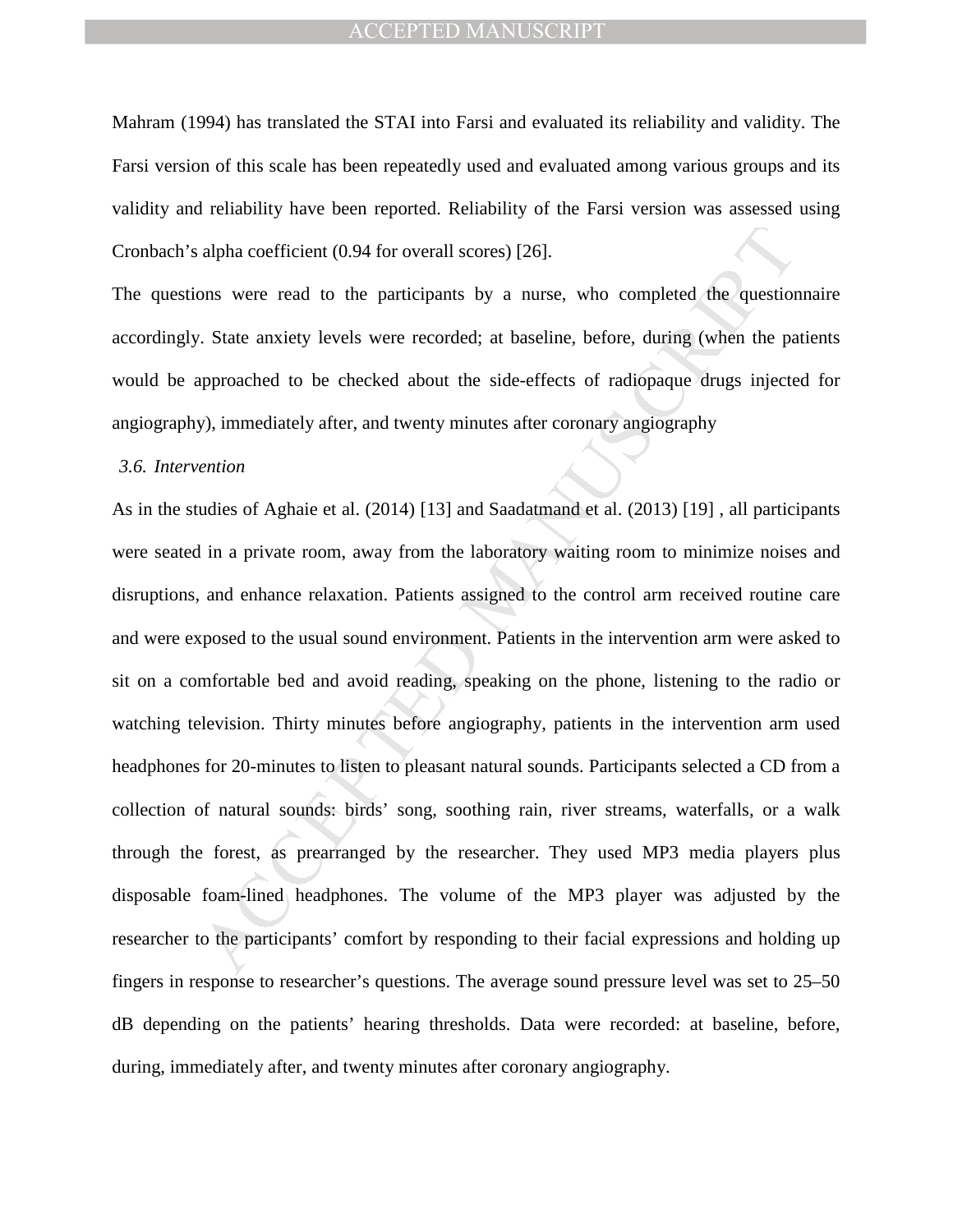## *4. Ethical considerations*

s. Therefore, the permission to enter the hospitals was granted by the affiliated with Shahed University. Such permission to enter hospitals was appoial's directors and authorities. The research was registered in the Irani The institutional review board of Shahed University granted the ethical approval for the study (decree number: 41-198181). In Iran, public hospitals are run under the direct supervision of Universities. Therefore, the permission to enter the hospitals was granted by the ethics committees affiliated with Shahed University. Such permission to enter hospitals was approved by the hospital's directors and authorities. The research was registered in the Iranian Registry of Clinical Trials (IRCT) Center, number IRCT201412047529N5. All participants gave their informed consent prior to entering the study. For illiterate patients, the informed consent documentation was read aloud by their companions or relatives and they were asked to add their finger prints to the documentation if they agreed with the content. Verbal informed consent was also obtained. Numbers rather than names were used to de-identify participants to ensure confidentiality and anonymity. Participants were informed of the voluntary nature of the study, their right to withdraw at any time without any negative effects on their care. The study was conducted under the supervision and control of a cardiologist and psychologist.

## **5. Statistical analyses**

SPSS for Windows version 21 was used for statistical analysis (IBM SPSS Inc., Chicago, IL, USA). Descriptive statistics were used to summarize demographic and clinical characteristics of participants. Independent sample t-tests and Chi square tests were used to determine any significant differences in the variables distributions between the arms. The concurrent effect of time trend, intervention (group variable) and interaction between time and group on different response variables (state anxiety, SBP, DBP, MAP, HR, RR, and SpO2) was assessed using multivariate analysis of variance (MANOVA). The model was checked for outliers, data distribution, and homogeneity of variance-covariance matrices.  $R^2$  was calculated to check the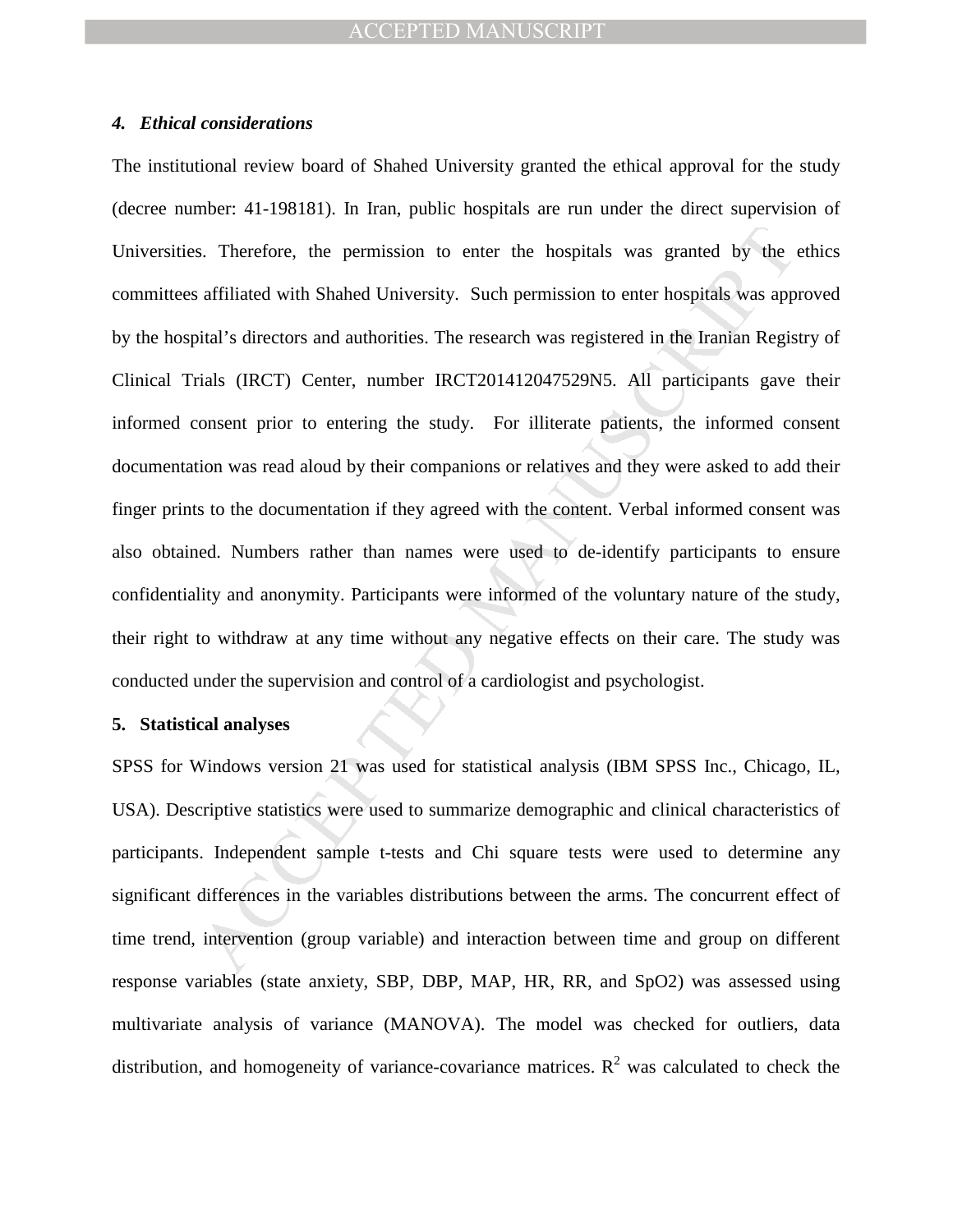overlap of the variances of the dependent variable (the levels of anxiety) between the 2 trial arms. The data analyst was blinded as to trial arm allocation.

## **6. Results**

#### *Comparing trial arms*

All 130 patients assessed were eligible for inclusion, and all were approached. All patients agreed to participate and fully collaborated throughout the study process. The CONSORT 2010 flow diagram is shown in Figure 1. Independent t-tests and  $\chi^2$  tests showed no significant differences between the two arms in terms of age, gender, marital status, level of education, employment status, health insurance status, and history of hospitalization (Table 1).

## *Pleasant natural sounds and anxiety*

A statistically significant difference was reported between the state anxiety scores of the two arms. The time trend for mean state anxiety in the patients of the intervention and control arms is displayed (Fig. 2).

*trial arms*<br> *trial arms*<br> *trial arms*<br> *trial arms*<br> *trial arms*<br> *in* Figure 1. Independent t-tests and  $\chi^2$  tests showed no signi<br>
between the two arms in terms of age, gender, marital status, level of educ<br>
statu No significant difference was found between the two groups at baseline in state anxiety (Table 2). A statistically significant difference was visible in state anxiety between trial arms during the intervention (F (2.05) = X, p<0.001, Wilks  $\Lambda$  =0.11). Before the intervention, R<sup>2</sup> was low, indicating that differences between subjects could not be explained by trial arm. However, after the intervention  $R^2$  ranged between 34% and 76.3% indicating that the study variables accounted for much of the variation observed.

At baseline, the 2 arms were similar in all respects, when tested on the F distribution. However, during the intervention, the differences between trial arms were found statistically significant Wilk's lambda (Table 2).

## *Pleasant natural sounds and physiological parameters*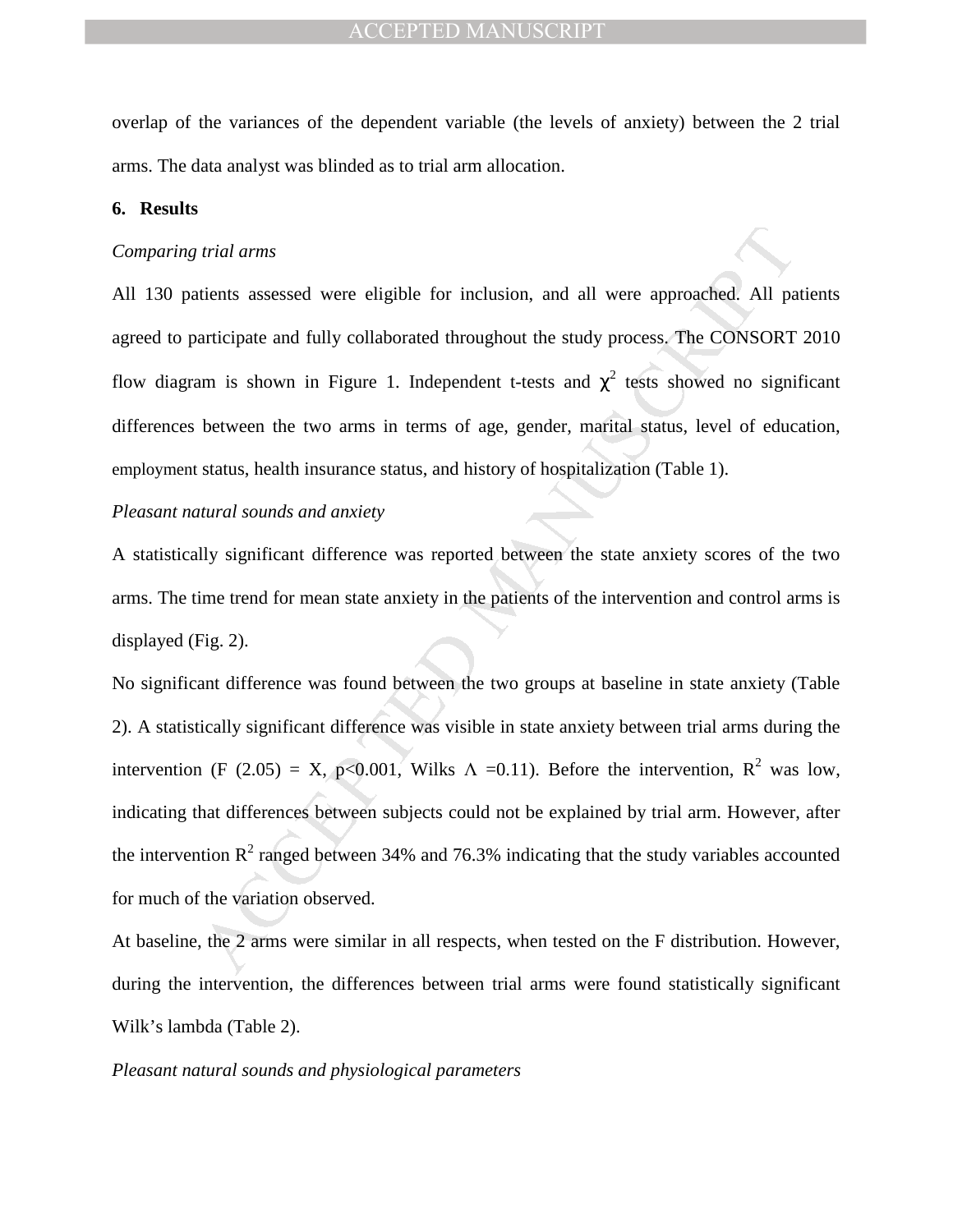The time trends for SBP, DBP, MAP, HR, RR and oxygen saturation are displayed in Figures 3- 8.

No statistically significant differences were identified in SBP, DBP, MAP, HR, RR and oxygen saturation between the two groups at baseline.

between the two groups at baseline.<br>
ie in R<sup>2</sup> values after baseline indicated trial arm explained some of the different<br>
between trial arms. At baseline, model parameters did not explain the vari<br>
between trial arms. At The increase in  $R^2$  values after baseline indicated trial arm explained some of the differences in the values between trial arms. At baseline, model parameters did not explain the variance between subjects (adjusted R2 0.001-0.007). After the intervention, the model parameters accounted for some of the variance observed between subjects (adjusted R2 0.20-0.37), indicating that trial arm was predicting physiological outcomes (Table 3).

 During the study, no adverse events or complications related to angiography or headphone use were reported by the patients.

## **7. Discussion**

Listening to pleasant natural sounds reduced the level of anxiety and tended to improve physiological parameters in patients undergoing coronary angiography. Focusing on pleasant sounds was an effective, non-pharmacological and unobtrusive comfort measure.

Anxiety is a common experience in hospitalised patients, particularly before invasive procedures such as coronary angiography [27].

 Findings from the comparisons at the five time points indicated significantly lower levels of anxiety in the listening arm compared to those in the control arm (Fig 2).

Our findings are similar to those of previous studies on pleasant natural sounds interventions during invasive medical procedures (mechanical ventilation and the others lab studies) [13, 19] and similar results were reported with music therapy [28, 29].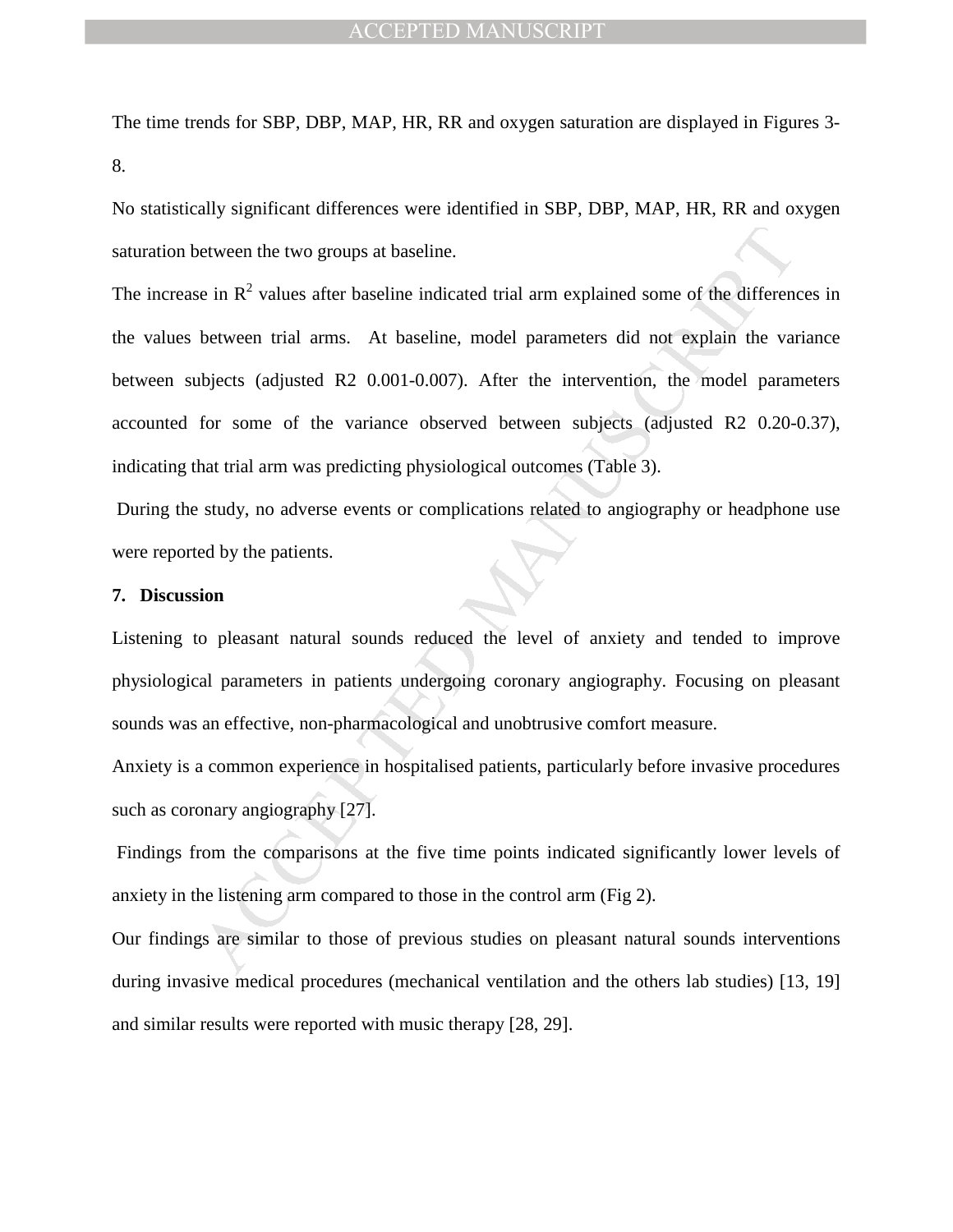Whilst the mechanism underlying the effectiveness of relaxing sounds has not been elucidated, listening to pleasant sounds is associated with comforting emotions [30]. Enhanced comfort improves perceptions of well-being and decreases perception of stress [31].

The patients in the control arm showed a significant change in anxiety implying that improvements might be due to the "Hawthorne effect". Decreases in physiological parameters can indicate relaxation [32, 33].

It is in the control arm showed a significant change in anxiety implying<br>that might be due to the "Hawthome effect". Decreases in physiological paran<br>relaxation [32, 33].<br>gs of this study are in line with the findings of o The findings of this study are in line with the findings of our previous studies supporting the notion that listening to natural sounds is a pleasant stimulus and an alternative perceptual focus for patients undergoing mechanical ventilation [13, 19]. Similarly, Gullick and Kwan (2015) also indicated that patient-controlled music therapy is a helpful and effective nursing intervention that reduces anxiety in patients undergoing mechanical ventilation [34]. According to the Nguyen et al.'s study, music reduced anxiety scores and some physiologic parameters in children with leukemia who underwent lumbar puncture procedure [35].

Lim and Locsin's (2006) review of therapeutic use of music in Asian populations reported that cultural preferences in music selection are extremely important [36]. Personal preferences are affected by differences in variables such as culture, age, and peer group. In this study, attention was paid to the patients' preferences prior to the procedure. Previous studies have used a variety of researcher- and patient-selected pleasant sounds and timeframes for listening [13,19]. Therefore, it is difficult to compare the effects of listening for 20 minutes with studies of different duration or different types of sounds.

Some of the differences in physiological parameters were clinically significant. For example, the mean values for oxygen saturation in the control arm were <96%, and would have scored on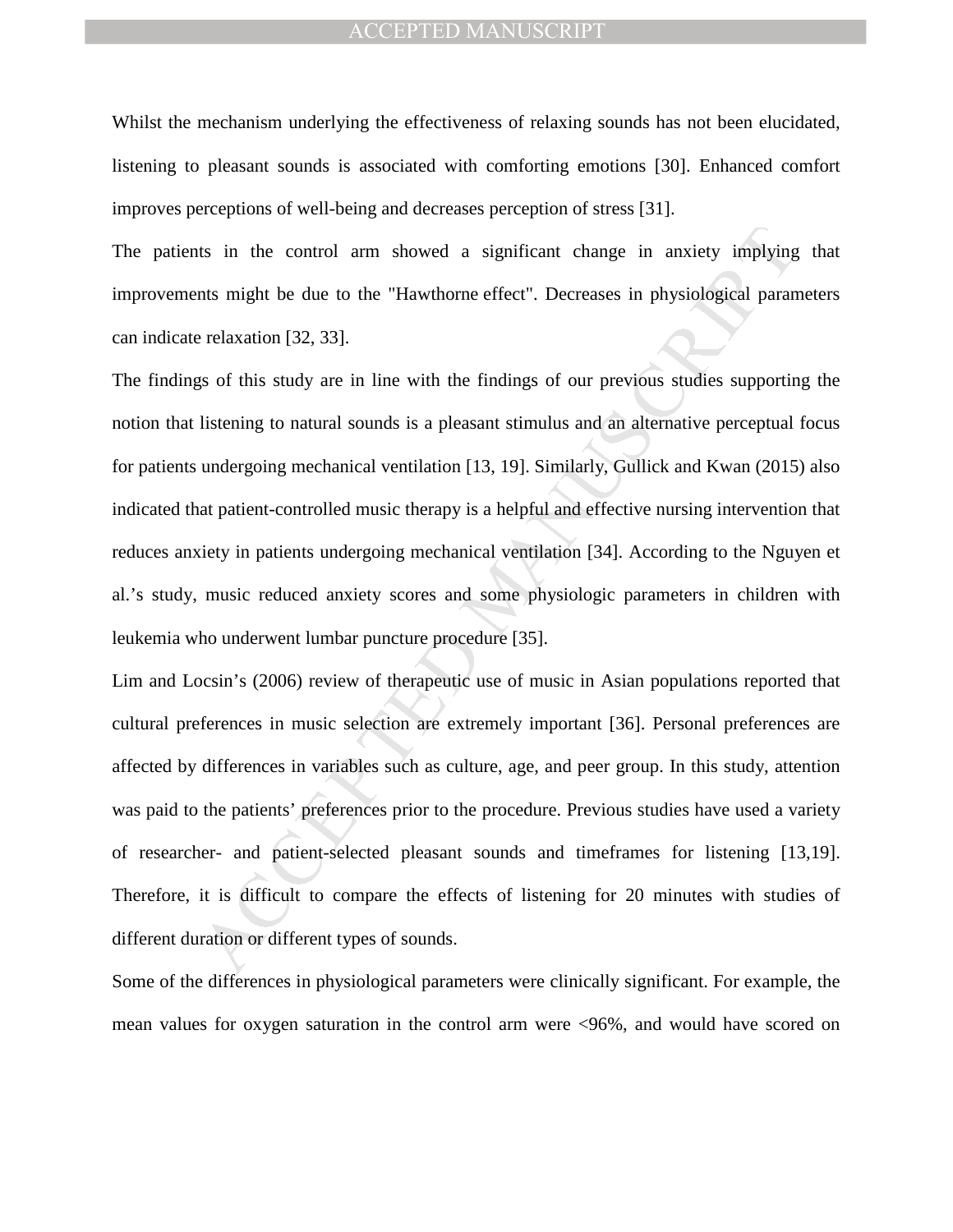National Early Warning Score in order to help with the early detection of clinical deterioration [37].

#### *7.1 Limitations*

Caution is needed when interpreting these results. As a limitation, this study was conducted with adult patients between the ages of 49-74 years who were undergoing angiography in one hospital in an urban area of Iran. This might be influence the generalizability of the findings to other settings*.* Environment and hospital equipment not under the control of the researchers can affect patients' anxiety.

needed when interpreting these results. As a limitation, this study was conducted<br>ts between the ages of 49-74 years who were undergoing angiography in one ho<br>area of Iran. This might be influence the generalizability of t Sometimes decrease of anxiety may be attributable to a Hawthorne effect. Since the patients were aware of the intervention and the study design, and observed the researcher's activities and felt that they were under supervision, we cannot exclude the possibility of a Hawthorne effect in our subjects. Also, researchers' presence or data collection instruments may exacerbate the Hawthorne effect. A lowered level of anxiety was also seen in the control arm, possibly related to the "Hawthorne effect" whilst waiting for coronary angiography [32, 33]. It is estimated that the Hawthorne effect plus participants' awareness of their allocation can overestimate treatment effects by about 17% [16]. The impact of the Hawthorne effect cannot be estimated due to the ethical requirements for informed consent. All those approached participated, removing volunteer bias, which can affect trial outcomes. The high participation rate reflects the cultural context, where patients feel enfranchised into the care system and the production of clinically important knowledge, and are keen to co-operate with clinicians and gain their approval. We have observed similar altruistic attitudes amongst those who are retained in clinical trials and donate blood samples [38].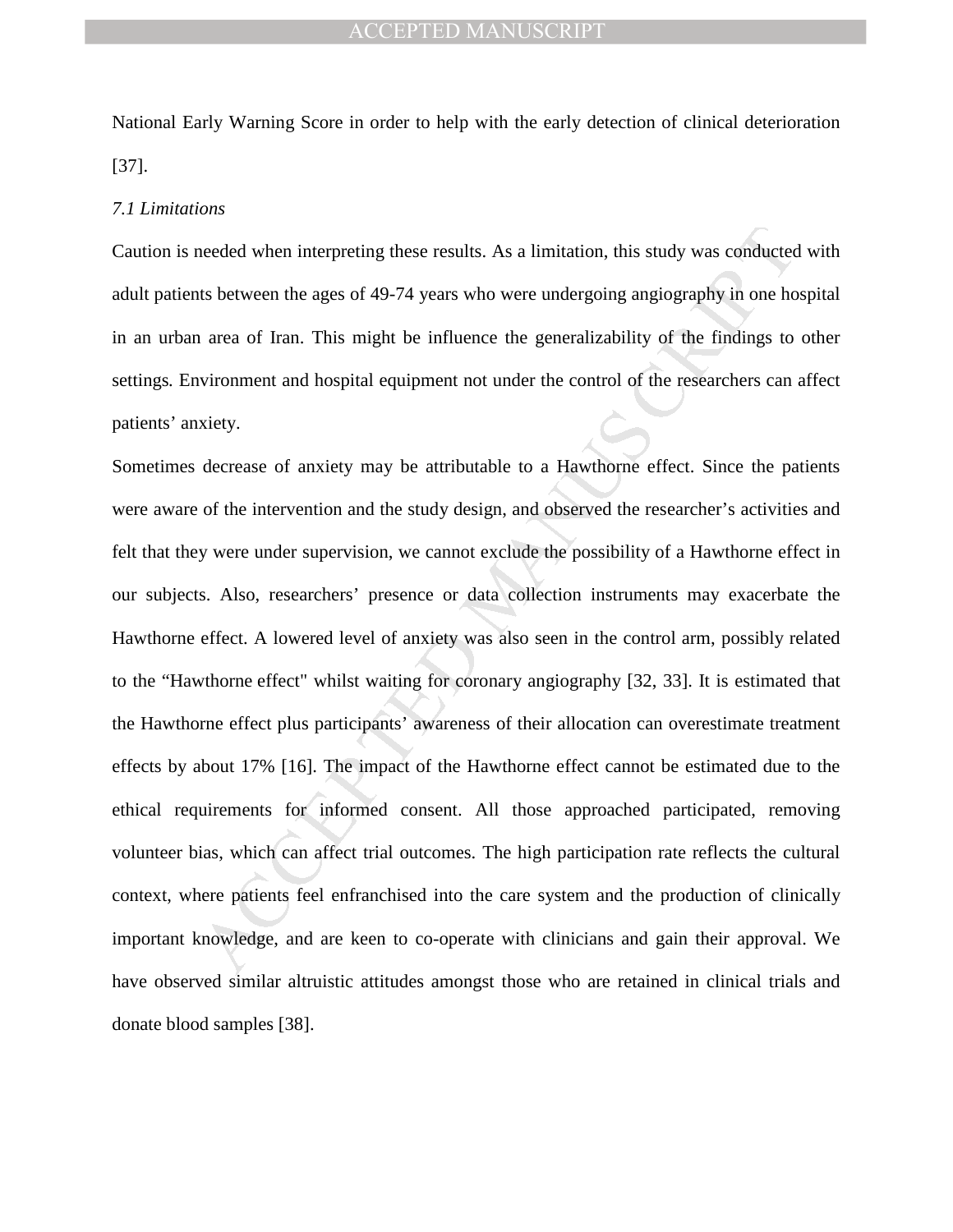We acknowledge that the difficulties of blinding participants and investigators and the quasirandomised allocation increase the risk of bias in this trial [39].

## **8. Conclusions**

The personal natural sounds reduced the level of anxiety and physiological responsively in patients undergoing coronary angiography. Pleasant natural sounds list narmacological intervention in high-tech critical care setti Listening to pleasant natural sounds reduced the level of anxiety and physiological responses related to anxiety in patients undergoing coronary angiography. Pleasant natural sounds listening is a non-pharmacological intervention in high-tech critical care settings such as the coronary angiography laboratory where the noisy and stressful aspects of environments may stimulate nervous tensions. The pleasant natural sounds intervention provided a positive experience to patients. Given its cost-effective and noninvasive nature, nurses can use pleasant natural sounds listening as a relieving intervention to provide a simple application to ensure a degree of wellbeing in patients. It is used in order to reduce the consumption of anxiolytics and analgesics and reduce their associated morbidities.

With an increasing emphasis on provision of non-pharmacologic interventions based on research evidence, this trial builds on existing knowledge of physiological and psychological advantages of self-selected listening for patients undergoing angiography. More studies are required to assess reductions in the consumption of anxiolytics and analgesics and the associated complications such as emesis.

Given that it is minimal risk, nurses can use "listening to pleasant natural sounds" as a preventative and relieving intervention to accelerate healing and improve patients' well-being. Listening might be considered a low-risk non-pharmacologic intervention of choice in high-tech laboratories where stressful environments can generate nervous tensions. The therapeutic effects of listening to pleasant natural sounds may reduce anxiety-related physiological responses in patients undergoing coronary angiography [40- 41].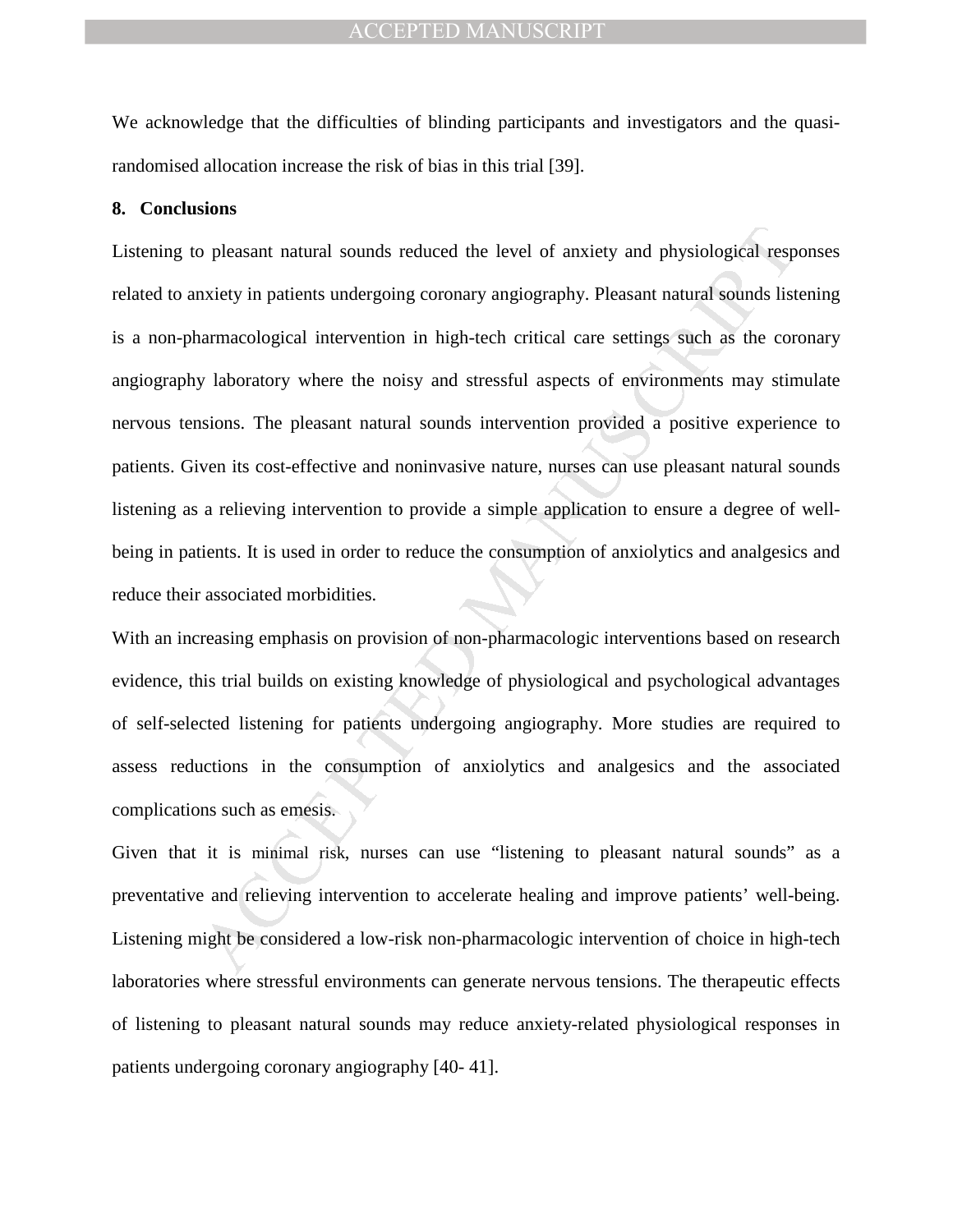as yet, under-developed. Further work is needed to compare pleasant natural so<br>
1898 with pharmacological and other non-pharmacological interventions for<br>
1898 with pharmacological and other non-pharmacological interventio Moreover, using listening as an intervention for patients undergoing coronary angiography increases nurses' autonomy and the perspective that nurses are able to influence the care environment. The application of pleasant natural sounds intervention as a treatment modality is novel and, as yet, under-developed. Further work is needed to compare pleasant natural sounds interventions with pharmacological and other non-pharmacological interventions for both immediate and longer-term benefit.

## **Acknowledgments**

 The researchers would like to thank the all of participants for their participation in this study. This research was supported financially by a grant (No. 41-198181) from the Shahed University, Tehran, Iran.

## **Refrennces**

[1] G.A. Roth, M.H. Forouzanfar, A.E. Moran, R. Barber , G. Nguyen , V.L. Feigin , et al., Demographic and Epidemiologic Drivers of Global Cardiovascular Mortality, N. Engl. J. Med. 372 (14) (2015)1333-41.

[2] J.A. Finegold, P. Asaria , D.P. Francis, Mortality from ischaemic heart disease by country, region, and age: statistics from World Health Organisation and United Nations, Int. J. Cardiol. 168 (2) (2013) 934-45.

 [3] K.L. Wu, S.R. Chen , W.C. Ko , S.Y. Kuo, P.L. Chen ,H.F. Su, et al., The effectiveness of an accessibility-enhanced multimedia informational educational programme in reducing anxiety and increasing satisfaction of patients undergoing cardiac catheterisation. J. Clin. Nurs. 23(13-14) (2014) 2063-73.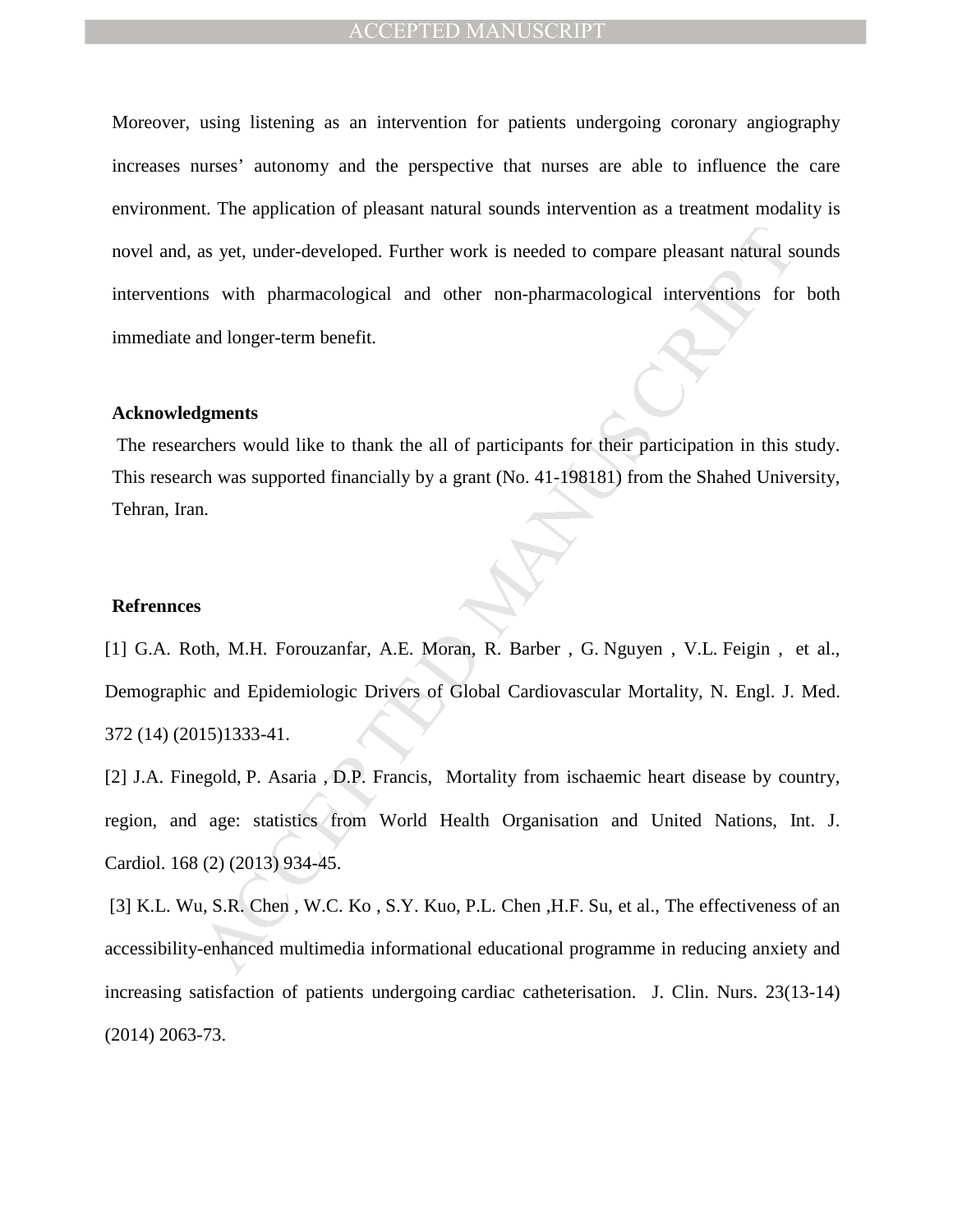[4] P.H. Caldwell, H.M. Arthur, M.S. Natarajan, S.S. Anand. Fears and beliefs of patients regarding cardiac catheterization. Soc. Sci. Med. 65(5) (2007) 1038–48.

[5] S. Uzun , H. Vural , M. Uzun, M. Yokusoglu . State and trait anxiety levels before coronary angiography. J. Clin Nurs. 17(5) (2008) 602-7.

[6] R. Gallagher, R. Trotter, J. Donoghue. Preprocedural concerns and anxiety assessment in patients undergoing coronary angiography and percutaneous coronary interventions. Eur. J. Cardiovasc. Nurs. 9(1) (2010) 38-44.

[7] C.M. Ghetti. Effect of music therapy with emotional-approach coping on preprocedural anxiety in cardiac catheterization: a randomized controlled trial, J. Music. Ther. 50 (2) (2013) 93- 122.

. J. Clin Nurs. 17(5) (2008) 602-7.<br>
gher, R. Trotter, J. Donoghue. Preprocedural concerns and anxiety assessment in<br>
gregoing coronary angiography and percutaneous coronary interventions. Eur. J.<br>
Nurs. 9(1) (2010) 38-44. [8] P. Mikosch, T. Hadrawa, K. Laubreiter, J. Brandl , J. Pilz , H .Stettner , et al., Effectiveness of respiratory-sinus-arrhythmia biofeedback on state-anxiety in patients undergoing coronary angiography, J. Adv .Nurs. 66 (5) (2010) 1101-10.

[9] M. Adib Hajbaghery, T. Moradi, R. Mohseni, Effects of a multimodal preparation package on vital signs of patients waiting for coronary angiography, Nurs. Midwifery. Stud. 3 (1) (2014) e17518.

[10] W. J. De Jong-Watt, H.M. Arthur. Anxiety and health-related quality of life in patients awaiting elective coronary angiography, Heart. Lung. 33 (4) (2004) 237-48.

[11] B. Thorgaard, B.B. Henriksen, G. Pedersbaek, I. Thomsen, specially selected music in the cardiac laboratory—an important tool for improvement of the wellbeing of patients, Eur. J. Cardiovasc. Nurs. 3(1) (2004) 21–6.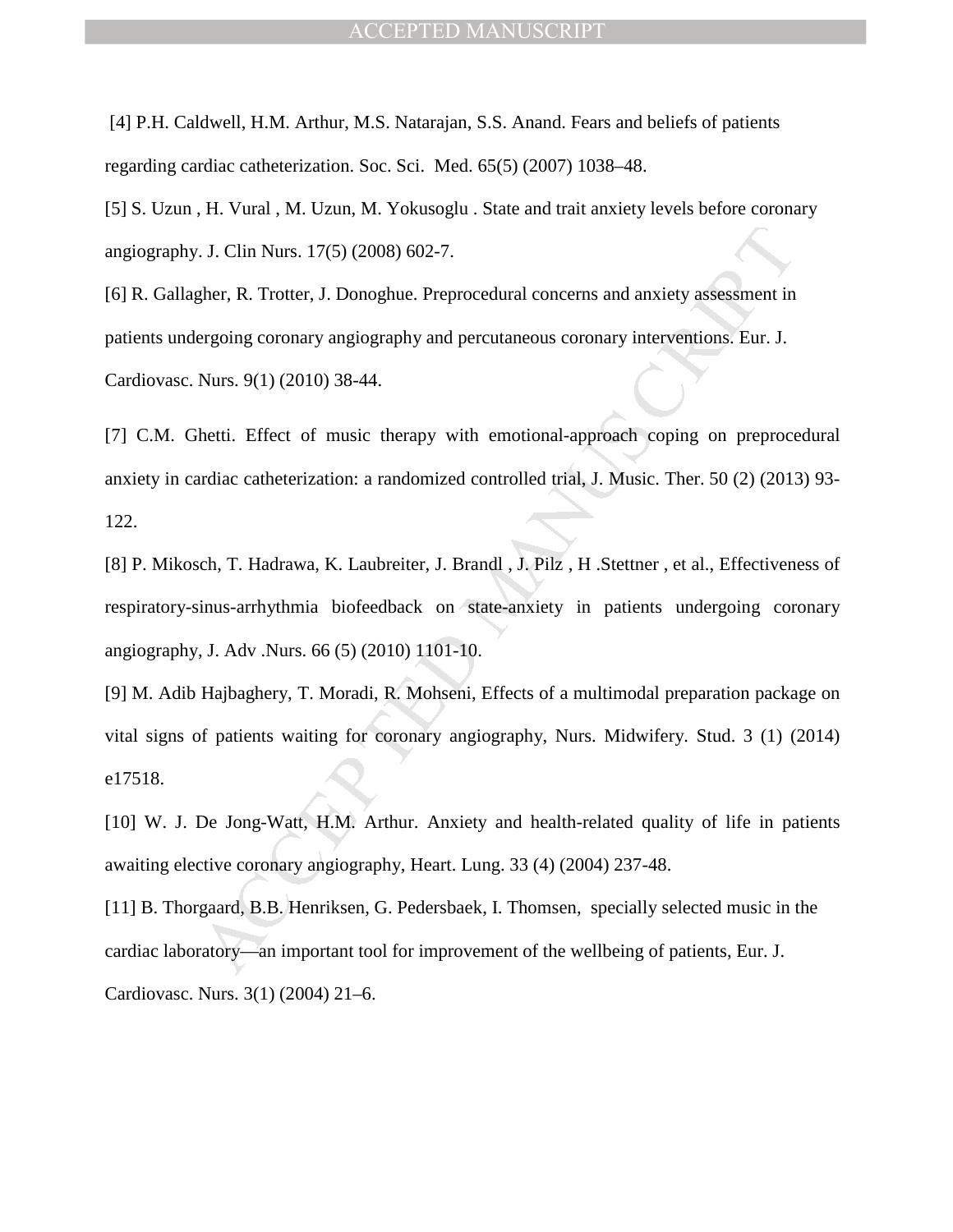[12] U. Nilsson, L. Lindell, A. Eriksson, T. Kellerth, The effect of music intervention in relation to gender during coronary angiographic procedures: a randomized clinical trial. Eur. J. Cardiovasc. Nurs. 8(3) (2009) 200–6.

aie, N. Rejeh, M. Heravi-Karimooi, A. Ebadi, S.T. Moradian, M. Vaismorar<br>
aie , N. Rejeh, M. Heravi-Karimooi, A. Ebadi, S.T. Moradian, M. Vaismorar<br>
in anter-based sound therapy on agitation and anxiety in coronary artery [13] B. Aghaie , N. Rejeh , M. Heravi-Karimooi , A. Ebadi , S.T. Moradian , M. Vaismoradi . et al., Effect of nature-based sound therapy on agitation and anxiety in coronary artery bypass graft patients during the weaning of mechanical ventilation: A randomised clinical trial, Int. J. Nurs. Stud. 51(4) (2014) 526-8.

[14] S. Wood, S. Sivarajon, Cardiovascular nursing. Philadelphia: Lippincott. 2005.

[15] K. Bally, D. Campbell, K. Chesnick, J.E. Tranmer, Effects of patient-controlled music therapy during coronary angiography, Crit. Care. Nurse . 23(2) (2003)50–55.

[16] B.P. Weeks, U. Nilsson, Music interventions in patients during coronary angiographic procedures: a randomized controlled study of the effect on patients' anxiety and well-being, Eur. J. Cardiovasc. Nurs. 10 (2) (2011)88-93.

[17] K. Armstrong, S. Dixon, S. May, G.E, Patricolo, Anxiety reduction in patients undergoing cardiac catheterization following massage and guided imagery, Complement Ther. Clin. Pract . 20(4) (2014) 334-338.

[18] M. Frass, R.P. Strassl, H. Friehs, M. Müllner, M. Kundi, A.D. Kaye, Use and acceptance of complementary and alternative medicine among the general population and medical personnel: a systematic review, Ochsner. J. 12(1) (2012) 45-56.

[19] V. Saadatmand, N. Rejeh, M. Heravi-Karimooi, S.D. Tadrisi , F. Zayeri , M. Vaismoradi , et al. , Effect of nature-based sounds' intervention on agitation, anxiety, and stress in patients under mechanical ventilator support: a randomised controlled trial, Int. J .Nurs. Stud . 50 (7) (2013) 895-904.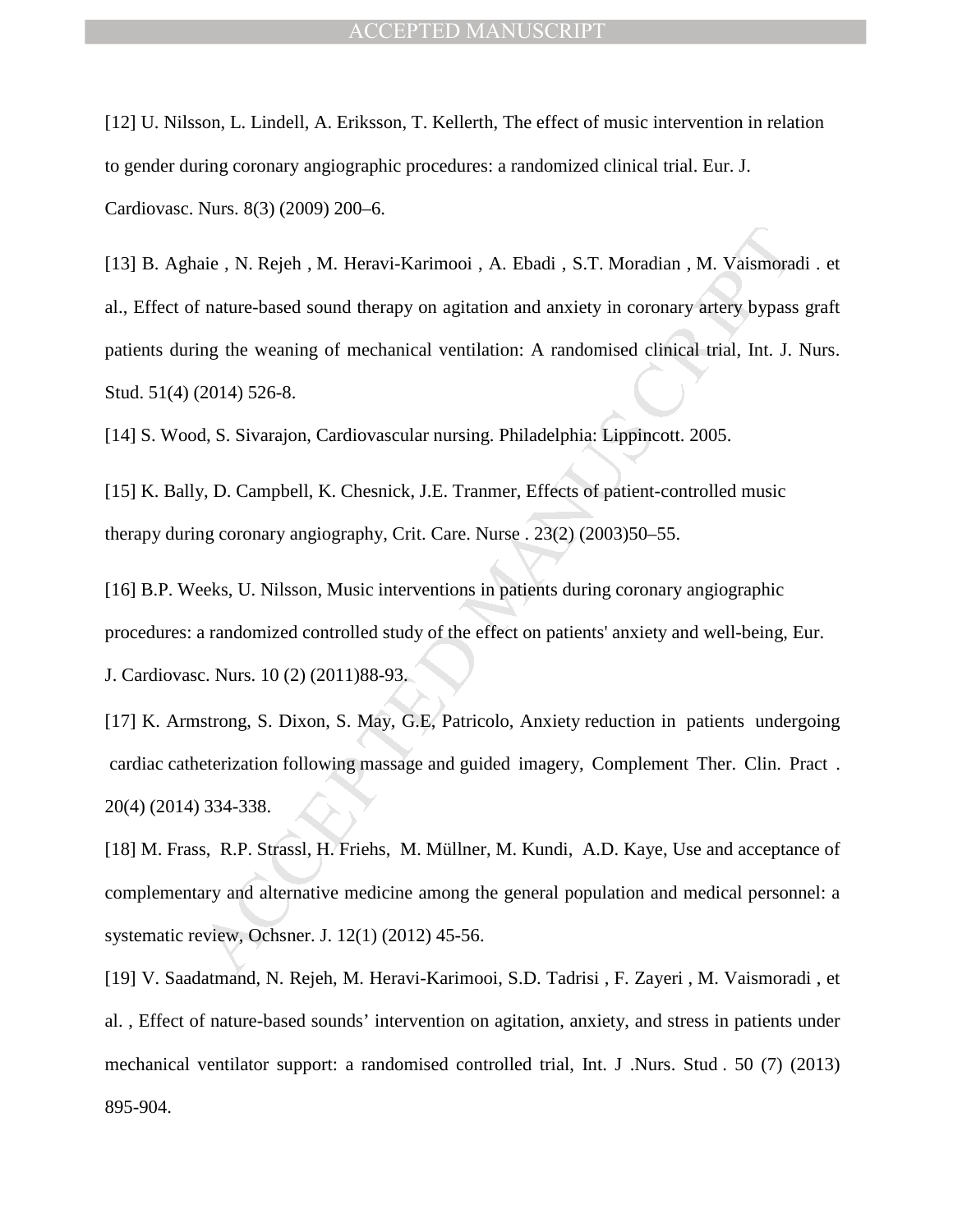[20] N.J. Gogtay, Principles of sample size calculation, Indian. J. Ophthalmol. 58 (6) (2010) 517– 518.

[21] F. Moradipanah, E. Mohammadi, A.Z. Mohammadil, Effect of music on anxiety, stress, and depression levels in patients undergoing coronary angiography, East. Mediterr. Health. J . 15 (3) (2009) 639-47.

[22] C.D, Spielberger, State-Trait Anxiety Inventory. A comprehensive bibliography, Consulting Psychologists Press, Palo Alto, CA, 1983.

evels in patients undergoing coronary angiography, East. Mediterr. Health. J. 1<br>
17.<br>
17.<br>
hielberger, State-Trait Anxiety Inventory. A comprehensive bibliography, Consts<br>
18. Press, Palo Alto, CA, 1983.<br>
11. R. Villegas , [23] L. Ellett, R. Villegas, A. Beischer, N. Ong, P. Maher, Use of a multimedia module to aid the informed consent process in patients undergoing gynecologic laparoscopy for pelvic pain: randomized controlled trial, J. Minim. Invasive. Gynecol. 21(4) (2014) 602-11.

[24] K.F. Quek, W.Y. Low, A.H. Razack, C.S. Loh, C.B, Chua, Reliability and validity of the Spielberger State-Trait Anxiety Inventory (STAI) among urological patients: a Malaysian study. Med. J. Malaysia. 59(2) (2004) 258–67.

[25] P.J. Bieling, M.M. Antony, R.P. Swinson, The State-Trait Anxiety Inventory, Trait version: structure and content re-examined, Behav. Rese. Ther. 36 (7-8) (1998) 777–88.

[26] M. Adib-Hajbaghery, A. Abasi, R. Rajabi-Beheshtabad, Whole body massage for reducing anxiety and stabilizing vital signs of patients in cardiac care unit, Med. J. Islam. Repub. Iran. 17(2014) 28:47.

[27] N. Hanifi , F. Ahmadi, .R Memarian, M. khani, Effect of Benson Relaxation Techniques on Hemodynamic Variables of Patient Undergoing Coronary Angiography, Yazd. J. Res. Med. Sci. 12 (4) (2005)78-86.

[28] U. Nilsson, The effect of music intervention in stress response to cardiac surgery in a randomized clinical trial, Heart. Lung. 38(3) (2009) 201–7.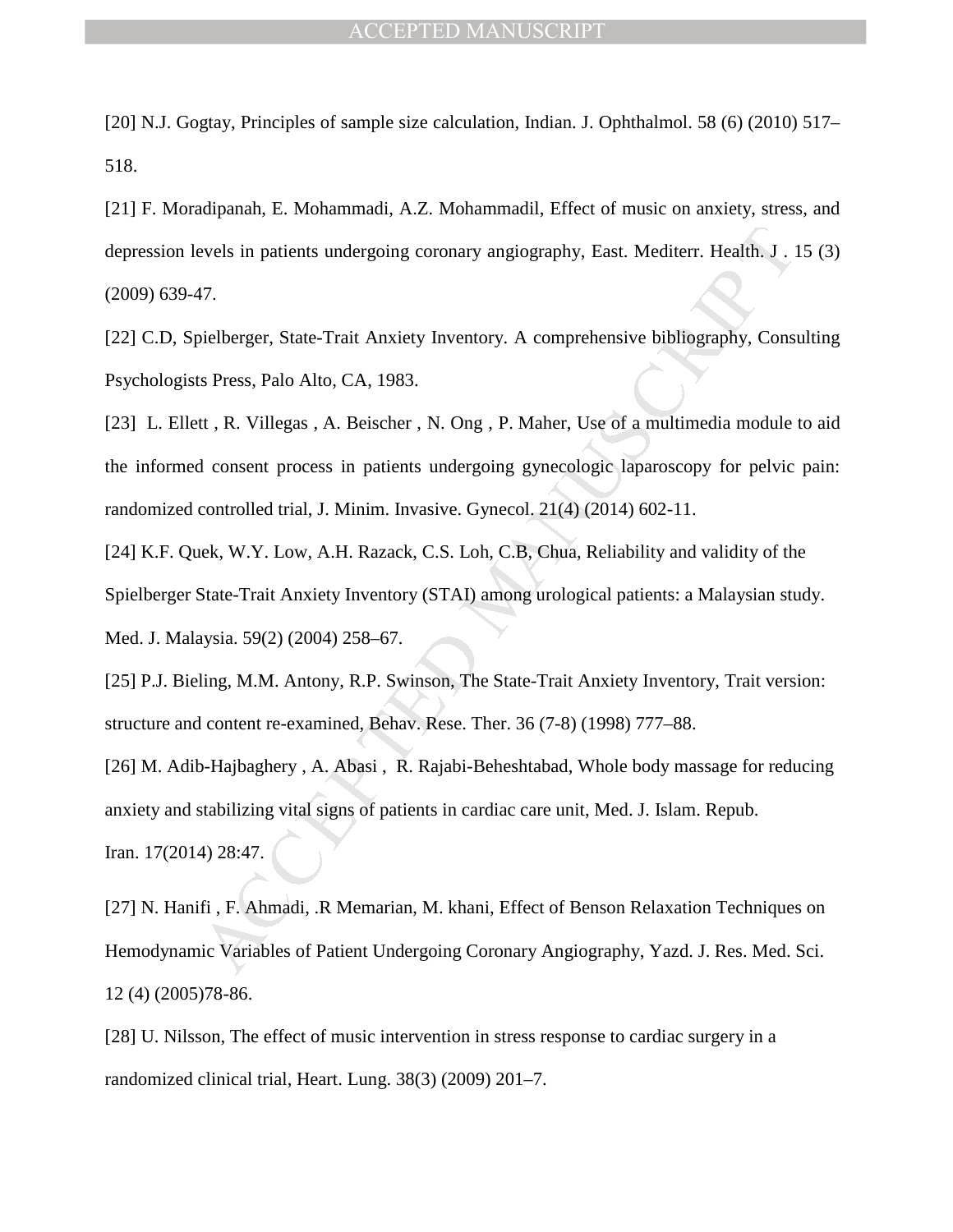[29] V.N. Salimpoor, M. Benovoy, G. Longo, J.R. Cooperstock , R.J. Zatorre, The rewarding aspects of music listening are related to degree of emotional arousal, PLoS. ONE. 4(10) (2009) e7487.

[30] J. Bradt, C. Dileo, Music for stress and anxiety reduction in coronary heart disease patients, Cochrane. Database. Syst. Rev. 15(2) (2009) CD006577.

[31] U. Nilsson, The anxiety- and pain-reducing effects of music interventions: a systematic review, AORN. J. 87(4) (2008) 780, 2, 5–94, 97–807.

[32] E. Mayo, The human problems of an industrial civilization, Routledge, London, 2003.

[33] P. B. Weeks, N. Nilsson, Music interventions in patients during coronary angiographic procedures: A randomized controlled study of the effect on patients' anxiety and

well-being, Eur. J. Cardiovasc. Nurs. 10 (1) (2010) 88–93.

I, C. Dileo, Music for stress and anxiety reduction in coronary heart disease pat<br>
utabase. Syst. Rev. 15(2) (2009) CD006577.<br>
sson, The anxiety- and pain-reducing effects of music interventions: a syste<br>
RN. J. 87(4) (200 [34] J.G. Gullick, X.X. Kwan, Patient-directed music therapy reduces anxiety and sedation exposure in mechanically-ventilated patients: a research critique, Aust. Crit. Care. 28 (2) (2015) 103-5.

[35] T.N. Nguyen, S. Nilsson, A.L. Hellström, A. Bengtson, Music Therapy to reduce pain and anxiety in children with cancer undergoing lumbar puncture: a randomized clinical trial, J. Pediatr. Oncol. Nurs. 27(3) (2010)146–55.

[36] P.H. Lim, R. Locsin, Music as nursing intervention for pain in five Asian countries, Int. Nurs. Rev. 53(3) (2006)189–96.

[37] U. Kyriacos , J. Jelsma , M. James , S. Jordan, Early warning scoring systems versus standard observations charts for wards in South Africa: a cluster randomized controlled trial, Trials. 20(16) (2015)103.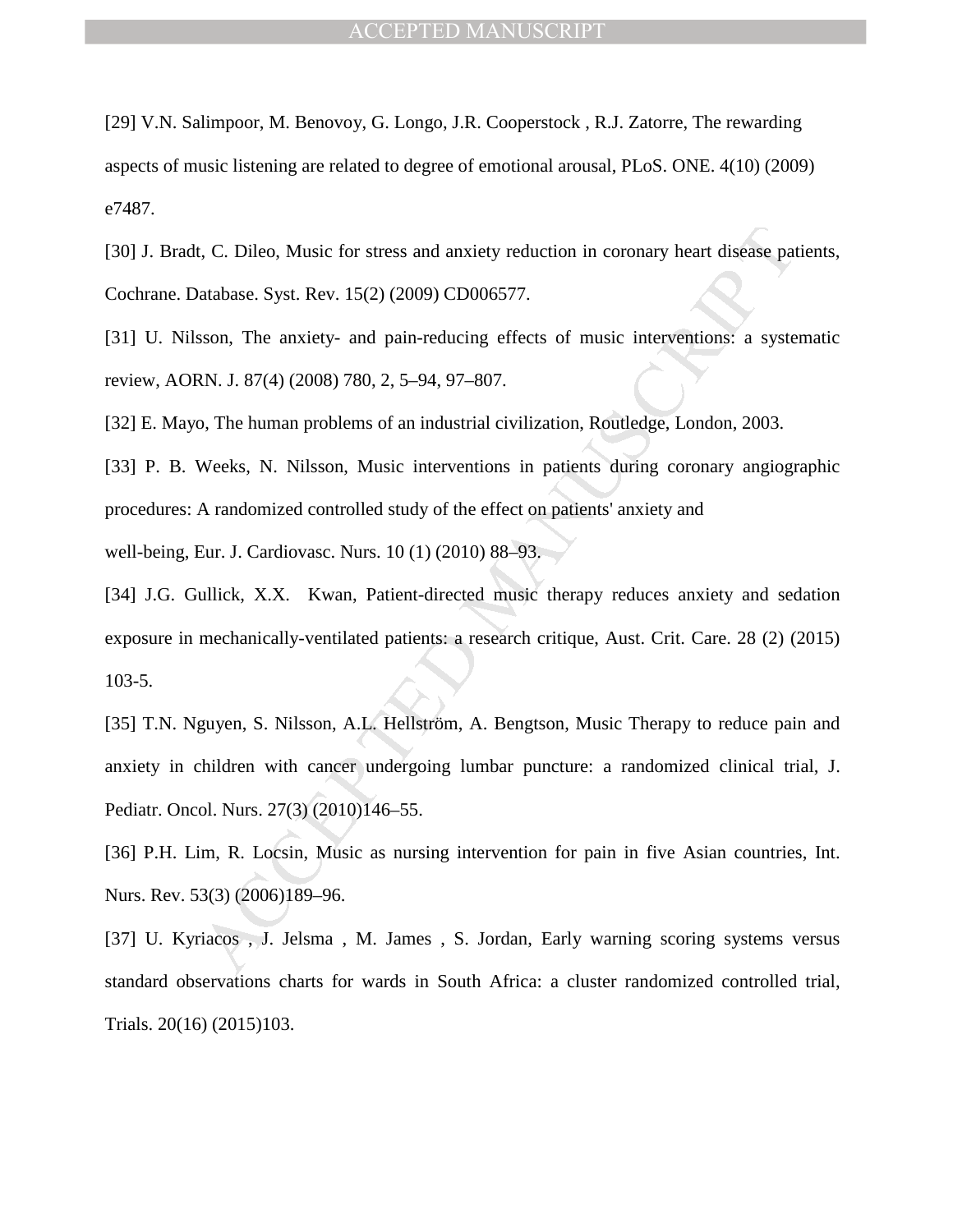[38] S. Jordan, A. Watkins, M. Storey, S.J. Allen , C.J. Brooks , I. Garaiova , et al., Volunteer Bias in Recruitment, Retention, and Blood Sample Donation in a Randomised Controlled Trial Involving Mothers and Their Children at Six Months and Two Years: A Longitudinal Analysis, PloS. ONE. 8(7) (2013) e67912.

[39] J.P.T. Higgins, D.G. Altman, P.C. Gøtzsche , P. Jüni , D. Moher , A.D. Oxman , et al., The Cochrane Collaboration's tool for assessing risk of bias in randomised trials, B.M.J 343 (2011) d5928.

8(7) (2013) e67912.<br>
Higgins, D.G. Altman, P.C. Gøtzsche, P. Jüni, D. Moher, A.D. Oxman, et al.,<br>
Illaboration's tool for assessing risk of bias in randomised trials, B.M.J 343 (201<br>
ke, M. Mitchell, E. Tiralongo, J. Murfi [40] M. Cooke, M. Mitchell, E. Tiralongo, J. Murfield, Complementary and alternative medicine and critical care nurses: a survey of knowledge and practices in Australia, Aust. Crit. Care. 25 (4) (2012) 213-23.

[41] C. Kleiber, M.S. Adamek, Adolescents' perceptions of music therapy following spinal fusion surgery, J. Clin. Nurs. 22(3-4) (2013) 414-22.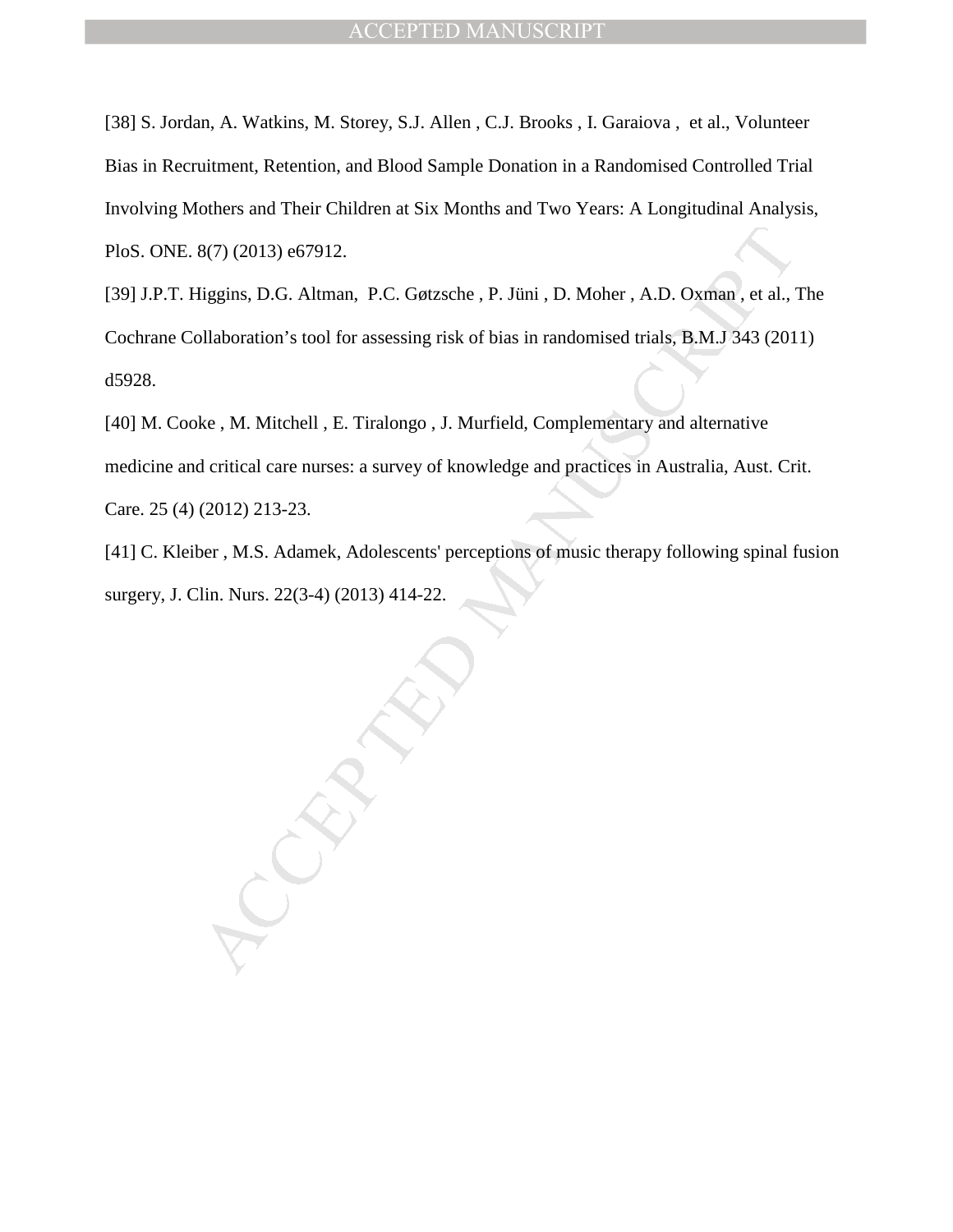[1] G.A. Roth, M.H. Forouzanfar, A.E. Moran, R. Barber , G. Nguyen , V.L. Feigin , et al.,

Demographic and Epidemiologic Drivers of Global Cardiovascular Mortality, N. Engl. J. Med. 372 (14) (2015)1333-41.

[2] J.A. Finegold, P. Asaria , D.P. Francis, Mortality from ischaemic heart disease by country, region, and age: statistics from World Health Organisation and United Nations, Int. J. Cardiol. 168 (2) (2013) 934-45.

[3] C.M. Ghetti, Effect of music therapy with emotional-approach coping on preprocedural anxiety in cardiac catheterization: a randomized controlled trial, J. Music. Ther. 50 (2) (2013) 93- 122.

[4] P. Mikosch, T. Hadrawa, K. Laubreiter, J. Brandl , J. Pilz , H .Stettner , et al., Effectiveness of respiratory-sinus-arrhythmia biofeedback on state-anxiety in patients undergoing coronary angiography, J. Adv .Nurs. 66 (5) (2010) 1101-10.

gold, P. Asaria, D.P. Francis, Mortality from ischaemic heart disease by country<br>age: statistics from World Health Organisation and United Nations, Int. J.<br>
(2) (2013) 934-45.<br>
etti, Effect of music therapy with emotional-[5] M. Adib Hajbaghery, T. Moradi, R. Mohseni, Effects of a multimodal preparation package on vital signs of patients waiting for coronary angiography, Nurs. Midwifery. Stud. 3 (1) (2014) e17518. [6] W. J. De Jong-Watt, H.M. Arthur. Anxiety and health-related quality of life in patients awaiting elective coronary angiography, Heart. Lung. 33 (4) (2004) 237-48.

[7] B. Thorgaard, B.B. Henriksen, G. Pedersbaek, I. Thomsen, specially selected music in the cardiac laboratory—an important tool for improvement of the wellbeing of patients, Eur. J. Cardiovasc. Nurs. 3(1) (2004) 21–6.

[8] U. Nilsson, L. Lindell, A. Eriksson, T. Kellerth, The effect of music intervention in relation to gender during coronary angiographic procedures: a randomized clinical trial. Eur. J. Cardiovasc. Nurs. 8(3) (2009) 200–6.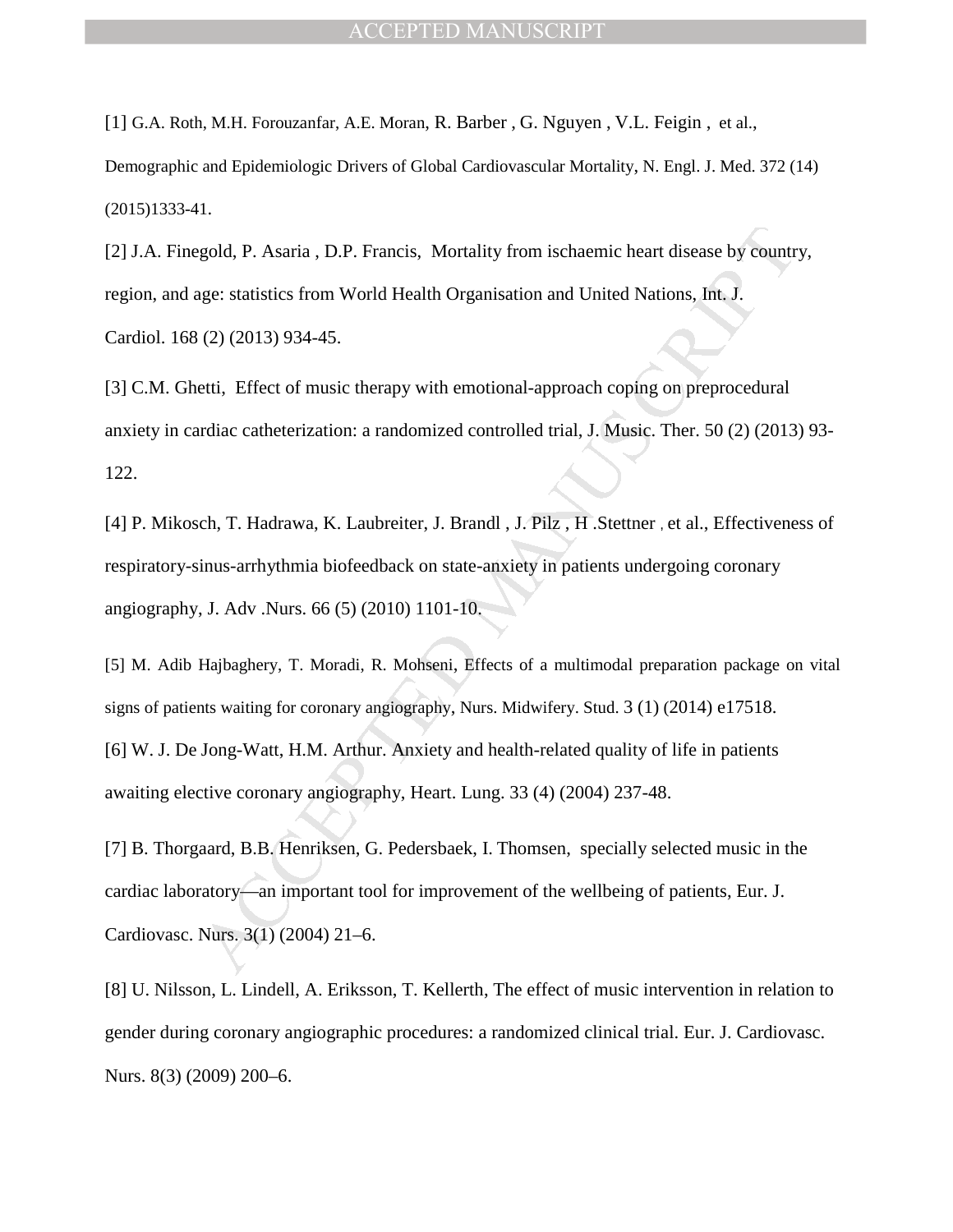[9] B. Aghaie , N. Rejeh , M. Heravi-Karimooi , A. Ebadi , S.T. Moradian , M. Vaismoradi . et al., Effect of nature-based sound therapy on agitation and anxiety in coronary artery bypass graft patients during the weaning of mechanical ventilation: A randomised clinical trial, Int. J. Nurs. Stud. 51(4) (2014) 526-8.

[10] S. Wood, S. Sivarajon, Cardiovascular nursing. Philadelphia: Lippincott. 2005.

[11] K. Bally, D. Campbell, K. Chesnick, J.E. Tranmer, Effects of patient-controlled music therapy during coronary angiography, Crit. Care. Nurse . 23(2) (2003)50–55.

[12] B.P. Weeks, U. Nilsson, Music interventions in patients during coronary angiographic procedures: a randomized controlled study of the effect on patients' anxiety and well-being, Eur. J. Cardiovasc. Nurs. 10 (2) (2011)88-93.

[13] K. Armstrong, S. Dixon, S. May, G.E, Patricolo, Anxiety reduction in patients undergoing cardiac catheterization following massage and guided imagery, Complement Ther. Clin. Pract . 20(4) (2014) 334-338.

[14] M. Frass, R.P. Strassl, H. Friehs, M. Müllner, M. Kundi, A.D. Kaye, Use and acceptance of complementary and alternative medicine among the general population and medical personnel: a systematic review, Ochsner. J. 12(1) (2012) 45-56.

2014) 526-8.<br>
2014) 526-8.<br>
4, S. Sivarajon, Cardiovascular nursing. Philadelphia: Lippincott. 2005.<br>
2015.<br>
2015. D. Campbell, K. Chesnick, J.E. Tranmer, Effects of patient-controlled music<br>
arg coronary angiography. Crit [15] V. Saadatmand, N. Rejeh, M. Heravi-Karimooi, S.D. Tadrisi , F. Zayeri , M. Vaismoradi , et al. , Effect of nature-based sounds' intervention on agitation, anxiety, and stress in patients under mechanical ventilator support: a randomised controlled trial, Int. J .Nurs. Stud . 50 (7) (2013) 895-904.

[16] N.J. Gogtay ,Principles of sample size calculation, Indian. J. Ophthalmol. 58 (6) (2010) 517–518.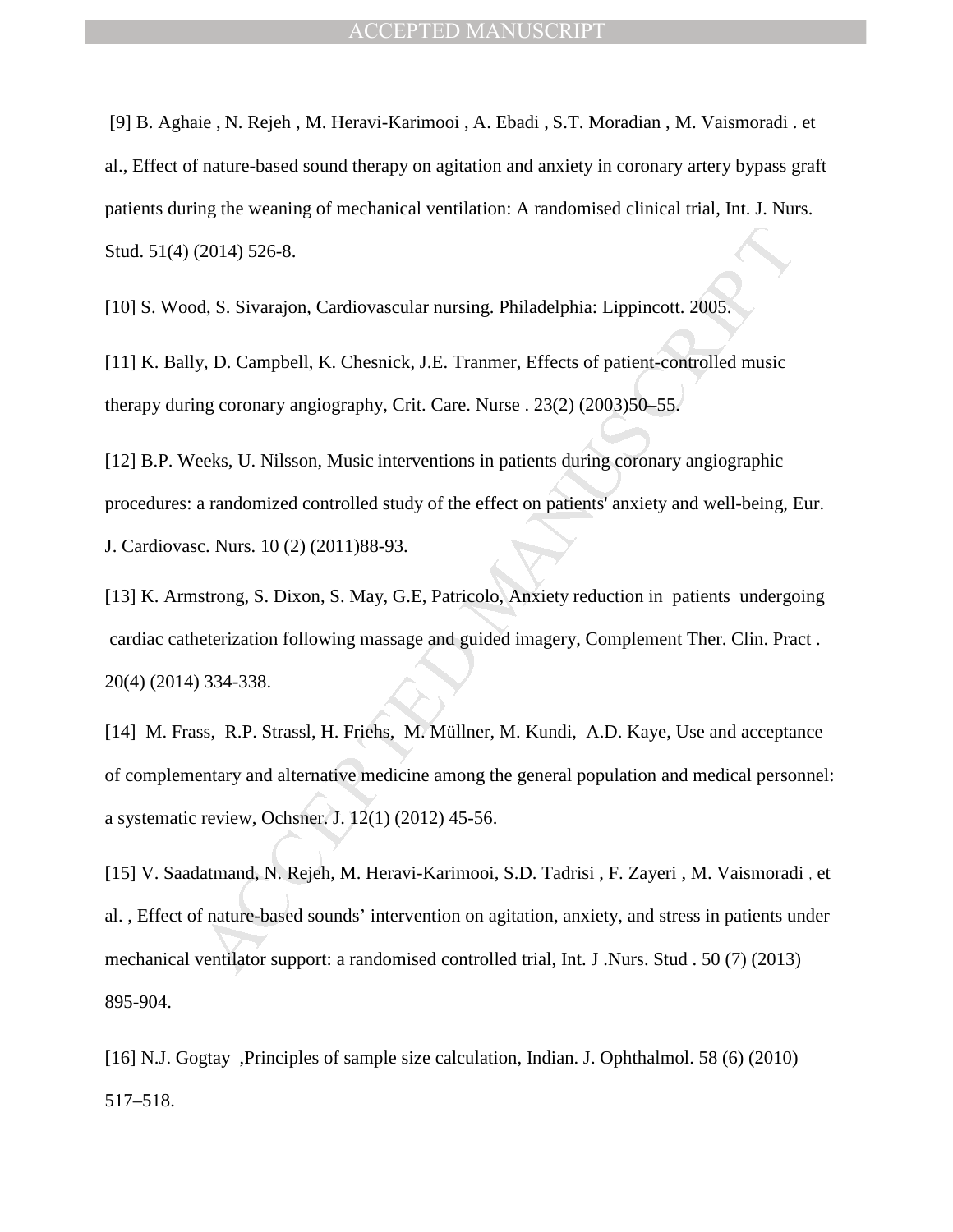[17] F. Moradipanah, E. Mohammadi, A.Z. Mohammadil, Effect of music on anxiety, stress, and depression levels in patients undergoing coronary angiography, East. Mediterr. Health. J . 15 (3) (2009) 639-47.

[18] C.D, Spielberger, State-Trait Anxiety Inventory. A comprehensive bibliography, Consulting Psychologists Press, Palo Alto, CA, 1983.

ielberger, State-Trait Anxiety Inventory. A comprehensive bibliography, Consults Press, Palo Alto, CA, 1983.<br>
1, R. Villegas, A. Beischer, N. Ong, P. Maher, Use of a multimedia module to<br>
1, R. Villegas, A. Beischer, N. On [19] L. Ellett, R. Villegas, A. Beischer, N. Ong, P. Maher, Use of a multimedia module to aid the informed consent process in patients undergoing gynecologic laparoscopy for pelvic pain: randomized controlled trial, J. Minim. Invasive. Gynecol. 21(4) (2014) 602-11.

 [20] K.F. Quek, W.Y. Low, A.H. Razack, C.S. Loh, C.B, Chua, Reliability and validity of the Spielberger State-Trait Anxiety Inventory (STAI) among urological patients: a Malaysian study. Med. J. Malaysia. 59(2) (2004) 258–67.

[21] P.J. Bieling, M.M. Antony, R.P. Swinson, The State-Trait Anxiety Inventory, Trait version: structure and content re-examined, Behav. Rese. Ther. 36 (7-8) (1998) 777–88.

[22] M. Adib-Hajbaghery , A. Abasi , R. Rajabi-Beheshtabad, Whole body massage for reducing anxiety and stabilizing vital signs of patients in cardiac care unit, Med. J. Islam. Repub. Iran. 17(2014) 28:47.

[23] N. Hanifi , F. Ahmadi, .R Memarian, M. khani, Effect of Benson Relaxation Techniques on Hemodynamic Variables of Patient Undergoing Coronary Angiography, Yazd. J. Res. Med. Sci. 12 (4) (2005)78-86.

[24] E. Mayo, The human problems of an industrial civilization, Routledge, London, 2003.

[25] M.D. Buffum, C. Sasso, L.P. Sands, E. Lanier, M. Yellen, A. Hayes, A music intervention to reduce anxiety before vascular angiography procedures, J. Vasc. Nurs . 24 (3) (2006) 68–73.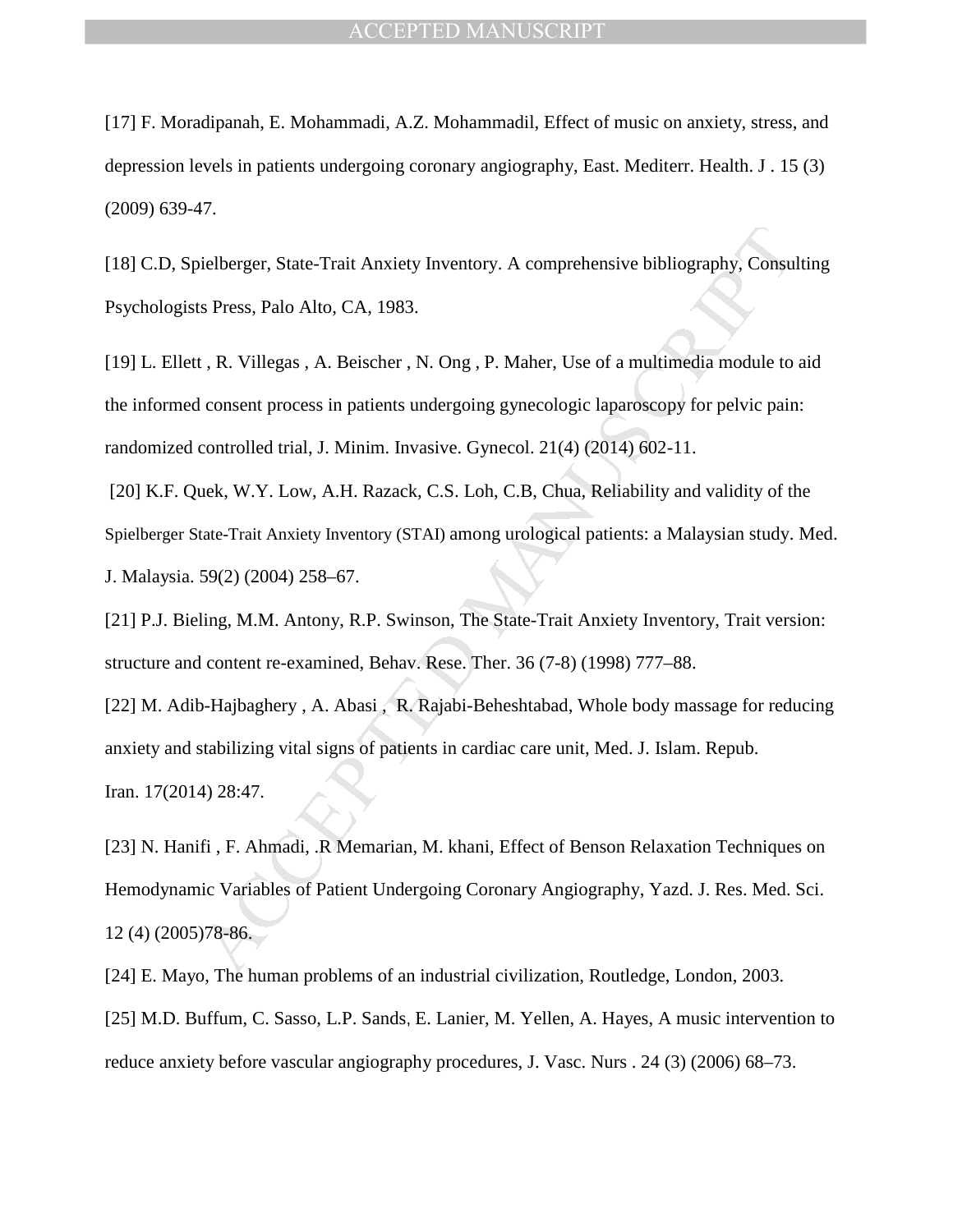[26] U. Nilsson, The effect of music intervention in stress response to cardiac surgery in a randomized clinical trial, Heart. Lung. 38(3) (2009) 201–207.

[27] V.N. Salimpoor, M. Benovoy, G. Longo, J.R. Cooperstock, R.J. Zatorre, The rewarding aspects of music listening are related to degree of emotional arousal, PLoS. ONE. 4(10) (2009) e7487.

[28] J. Bradt, C. Dileo, Music for stress and anxiety reduction in coronary heart disease patients, Cochrane. Database. Syst. Rev. 15(2) (2009) CD006577.

[29] U. Nilsson, The anxiety- and pain-reducing effects of music interventions: a systematic review, AORN. J. 87(4) (2008) 780–807.

[30] J.G. Gullick, X.X. Kwan, Patient-directed music therapy reduces anxiety and sedation exposure in mechanically-ventilated patients: a research critique, Aust. Crit. Care. 28 (2) (2015) 103-5.

[31] T.N. Nguyen, S. Nilsson, A.L. Hellström, A. Bengtson, Music Therapy to reduce pain and anxiety in children with cancer undergoing lumbar puncture: a randomized clinical trial, J. Pediatr. Oncol. Nurs. 27(3) (2010)146–55.

[32] P.H. Lim, R. Locsin, Music as nursing intervention for pain in five Asian countries, Int. Nurs. Rev. 53(3) (2006)189–96.

usic listening are related to degree of emotional arousal, PLoS. ONE. 4(10) (200<br>
(200), C. Dileo, Music for stress and anxiety reduction in coronary beart disease patie<br>
tatabase. Syst. Rev. 15(2) (2009) CD006577.<br>
Son, T [33] U. Kyriacos , J. Jelsma , M. James , S. Jordan, Early warning scoring systems versus standard observations charts for wards in South Africa: a cluster randomized controlled trial, Trials. 20(16) (2015)103.

[34] S. Jordan, A. Watkins, M. Storey, S.J. Allen , C.J. Brooks , I. Garaiova , et al., Volunteer Bias in Recruitment, Retention, and Blood Sample Donation in a Randomised Controlled Trial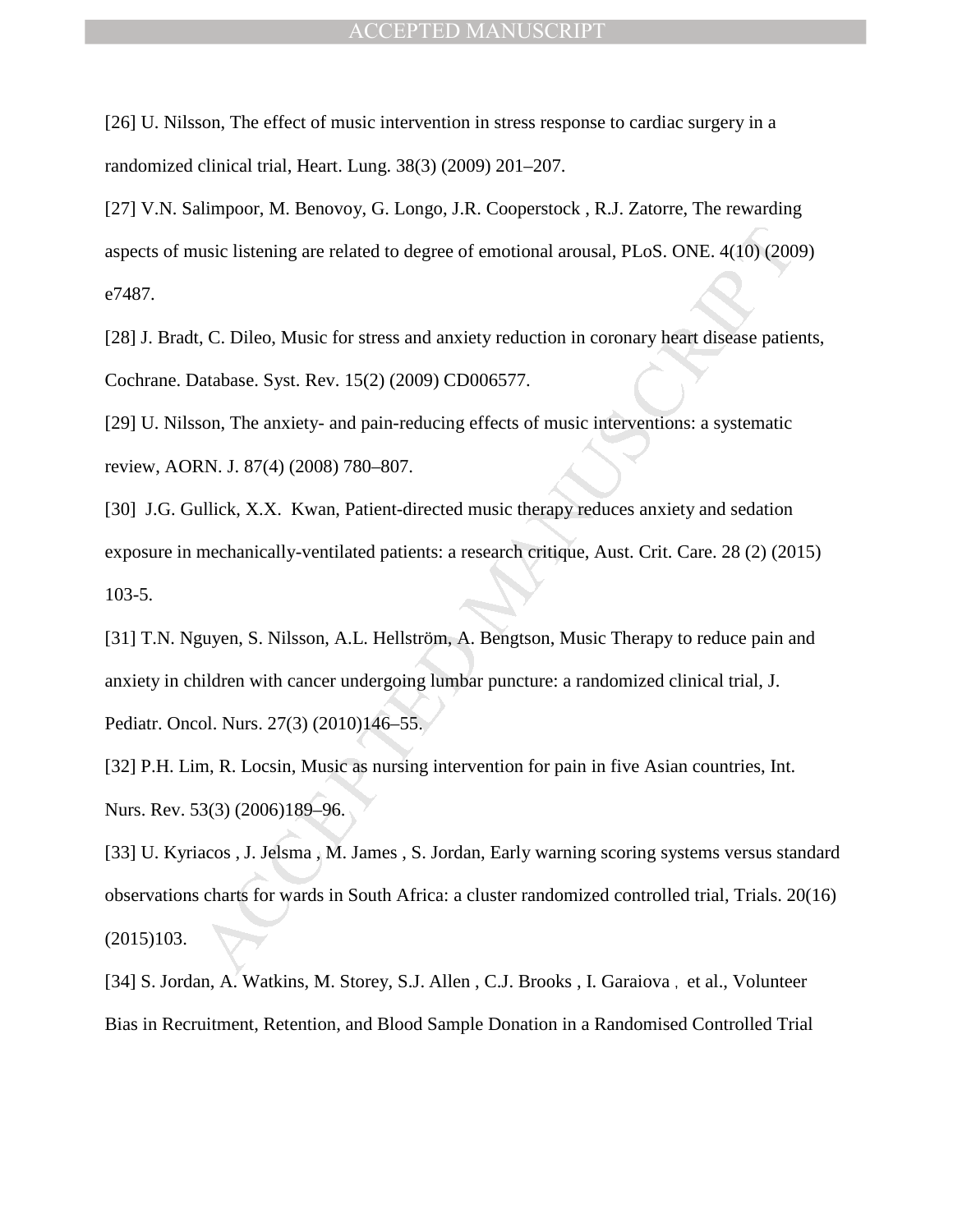Involving Mothers and Their Children at Six Months and Two Years: A Longitudinal Analysis, PloS. ONE. 8(7) (2013) e67912.

[35] J.P.T. Higgins, D.G. Altman, P.C. Gøtzsche , P. Jüni , D. Moher , A.D. Oxman , et al., The Cochrane Collaboration's tool for assessing risk of bias in randomised trials, B.M.J 343 (2011) d5928.

[36] M. Cooke, M. Mitchell, E. Tiralongo, J. Murfield, Complementary and alternative medicine and critical care nurses: a survey of knowledge and practices in Australia, Aust. Crit. Care. 25 (4) (2012) 213-23.

[37] C. Kleiber , M.S. Adamek, Adolescents' perceptions of music therapy following spinal fusion surgery, J. Clin. Nurs. 22(3-4) (2013) 414-22.

ollaboration's tool for assessing risk of bias in randomised trials, B.M.J 343 (201<br>
ke, M. Mitchell, E. Tiratongo, J. Murfield, Complementary and alternative<br>
deritical care nurses: a survey of knowledge and practices in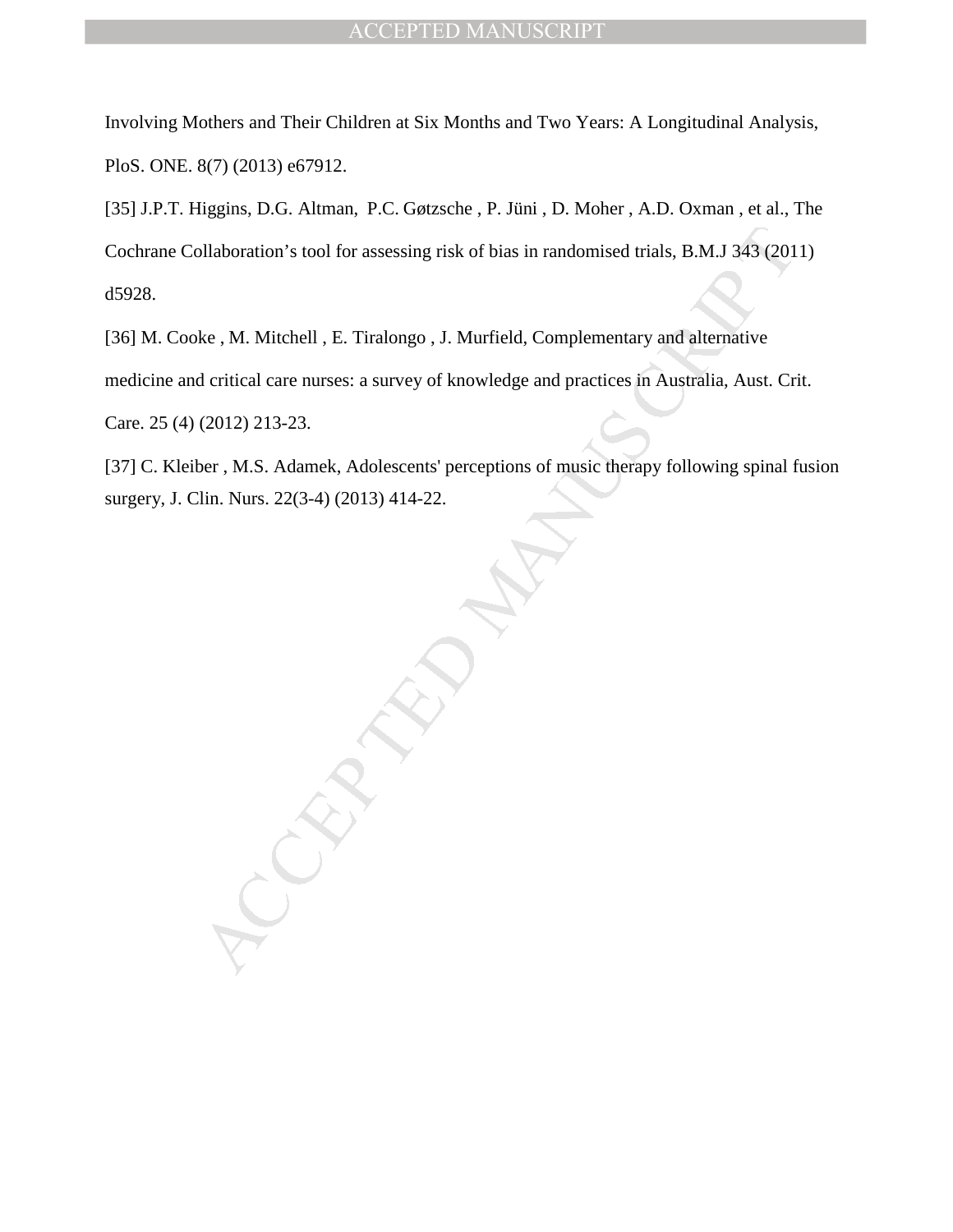| <b>Characteristics</b>        | <b>Total</b><br>$(n = 130)$ | Intervention<br>arm<br>$(n = 65)$ | Control arm<br>$(n = 65)$ | <b>Statistical test</b><br>and<br><i>p</i> Value |
|-------------------------------|-----------------------------|-----------------------------------|---------------------------|--------------------------------------------------|
| Age                           | $61.68 \pm 12.05$           | $61.84 \pm 11.52$                 | $61.52 \pm 12.65$         | $t=015$                                          |
| $Mean \pm SD$                 |                             |                                   |                           | $p = 0.88$                                       |
|                               |                             |                                   |                           | $df=128$                                         |
|                               |                             |                                   |                           |                                                  |
| Gender, n (%)                 |                             |                                   |                           | $x^2 = 3.07$                                     |
| Male                          | 64(%100)                    | 27(42.2%)                         | 37(%57.8)                 | $p = 0.11$                                       |
| Female                        | 66(%100)                    | 38(%57.6%)                        | 28(%42.4)                 |                                                  |
| Level of Education, n (%)     |                             |                                   |                           |                                                  |
| Illiterate                    | 37(100%)                    | $20(54.1\%)$                      | $17(45.9\%)$              | $x^2 = 1.07$                                     |
| Primary                       | 21(100%)                    | $11(52.4\%)$                      | 10(47.6%)                 | $df=3$                                           |
| Secondary                     | 39(100%)                    | 20(%51.3)                         | 19(48.7%)                 | $p = 0.78$                                       |
| High/undergraduate school     | 33(100%)                    | 14(%42.4)                         | 19(57.6%)                 |                                                  |
| Marital status, $n$ (%)       |                             |                                   |                           |                                                  |
| Single                        | 43(100%)                    | $22(51.2\%)$                      | 21(48.8%)                 | $x^2 = 0.03$                                     |
| Married                       | 87(100%)                    | 43(49.4%)                         | 44(50.6%)                 | $df=1$                                           |
|                               |                             |                                   |                           | $p = 0.85$                                       |
| Employment, $n$ (%)           |                             |                                   |                           |                                                  |
| Employed                      | 36(100%)                    | 21(58.3%)                         | 15(41.7%)                 | $x^2 = 1.47$                                     |
| Retired                       | 27(100%)                    | $12(44.4\%)$                      | 15(55.6%)                 | $df=3$                                           |
| Housewife                     | 38(100%)                    | $18(47.4\%)$                      | 20(52.6%)                 | $p = 0.688$                                      |
| Others                        | 29(100%)                    | 14(48.3%)                         | 15(51.7%)                 |                                                  |
| Health Insurance, n (%)       |                             |                                   |                           | $x^2 = 3.07$                                     |
| Yes                           | 127(100%)                   | 62(48.8%)                         | 65(51.02)                 | $df=1$                                           |
| No                            | $3(100\%)$                  | $3(100\%)$                        | $0$ (%00.00)              | $p = 0.24$                                       |
|                               |                             |                                   |                           |                                                  |
| History of hospitalization, n |                             |                                   |                           | $x^2 = 1.46$                                     |
| $(\%)$                        |                             |                                   |                           | $df=1$                                           |
| Yes                           | 118(100%)                   | 61(51.7%)                         | 57(48.3%)                 | $p = 0.36$                                       |
| No                            | $12(100\%)$                 | 4(33.3%)                          | 8(66.7%)                  |                                                  |
| Duration of heart disease,    |                             |                                   |                           | $t = 0.43$                                       |
| (months)                      | $8.93 \pm 3.81$             | $9.07 \pm 3.72$                   | $8.78 \pm 3.93$           | $df=128$                                         |
| $Mean \pm SD$                 |                             |                                   |                           | $p = 0.66$                                       |
|                               |                             |                                   |                           |                                                  |

|  | Table 1. Demographic characteristics of the patients in the intervention and control groups |  |  |  |  |
|--|---------------------------------------------------------------------------------------------|--|--|--|--|
|  |                                                                                             |  |  |  |  |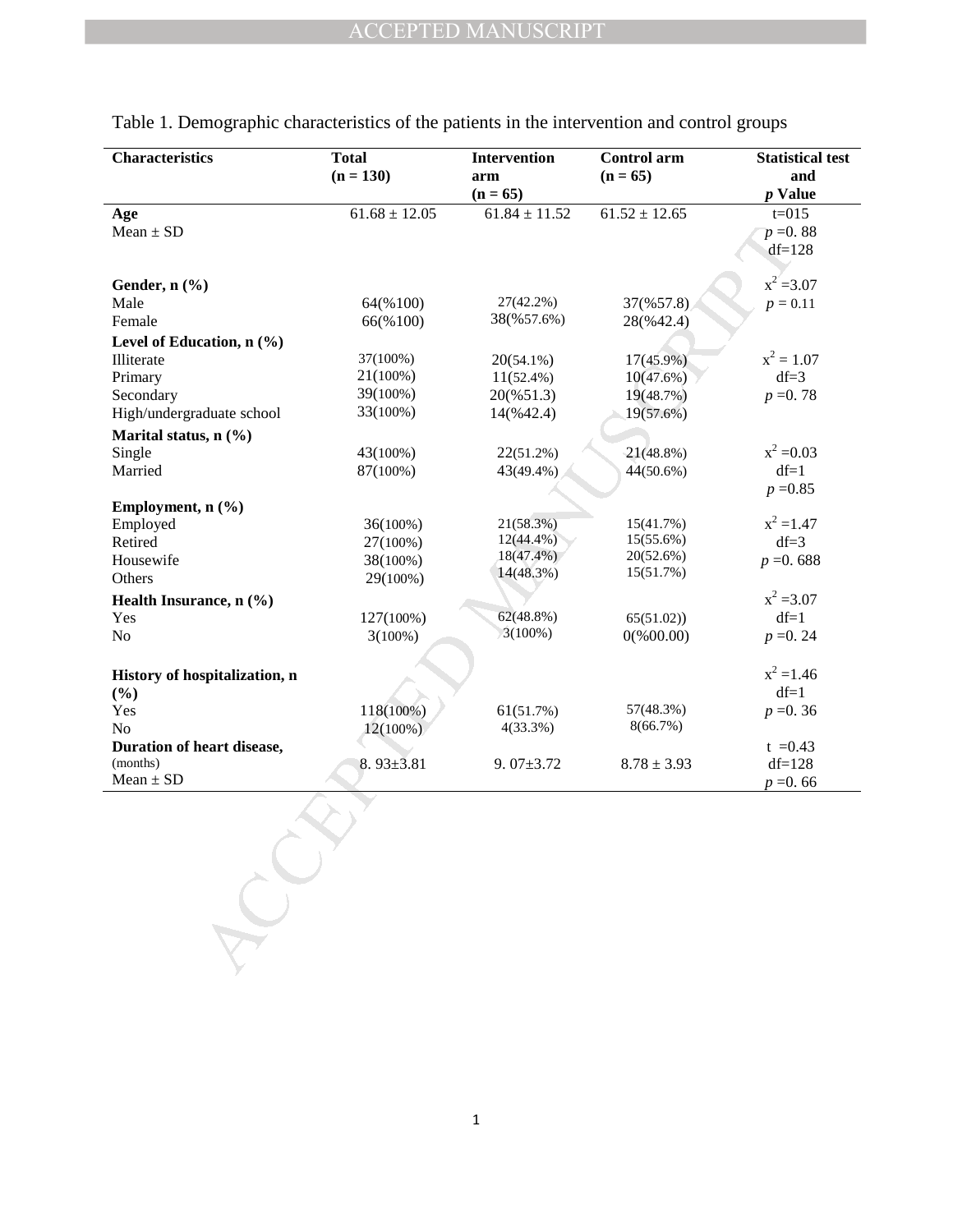| <b>Anxiety</b>                                          | <b>Baseline</b>  | <b>Before</b><br>angiography                                 | <b>During</b><br>angiography | <b>Immediately after</b><br>angiography | 20 minutes<br>after<br>angiograp<br>hy |
|---------------------------------------------------------|------------------|--------------------------------------------------------------|------------------------------|-----------------------------------------|----------------------------------------|
| <b>Variance</b>                                         | $R^2 = 0.01$     | $R^2 = 0.54$                                                 | $R^2 = 0.76$                 | $R^2 = 0.74$                            | $R^2 = 0.34$                           |
|                                                         | Adjusted         | Adjusted R <sup>2</sup> = 0.54                               | Adjusted                     | Adjusted                                | Adjusted R                             |
|                                                         | $R^2 = 0.006$    |                                                              | $R^2 = 0.76$                 | $R^2 = 0.73$                            | $2^2$ = .34                            |
| <b>Intervention arm</b><br>(Spielberg's<br>state score) | 63.47±8.96       | $47.06 \pm 8.169$                                            | 36.26±4.40                   | 37.93±7.33                              | $46.30 \pm 8.29$                       |
|                                                         |                  |                                                              |                              |                                         |                                        |
| Control arm (<br>Spielberg's<br>state score)            | $65.29 \pm 6.56$ | $64.53 \pm 7.87$                                             | $61.36 \pm 8.90$             | $64.41 \pm 8.41$                        | $60.58 \pm 11.1$<br>$6\,$              |
| <b>Statistics for</b>                                   | $df=1, F=1.73,$  | $df=1, f=154.20,$                                            | $df=1, f=415.22,$            | $df=1, f=325.65,$                       | $df=1,f=68.$                           |
| comparisons at                                          | $p=0.19$         | $p=0.001$                                                    | $p=0.001$                    | $p=0.001$                               | 430,                                   |
| each step                                               |                  |                                                              |                              |                                         | $p=0.001$                              |
| <b>MANOVA</b>                                           |                  |                                                              |                              |                                         |                                        |
| <b>Pillai's Trace</b>                                   |                  | Value=.892,F=2.0492 Sig.=.001, Observed Power=1.00           |                              |                                         |                                        |
| Wilks' Lambda                                           |                  | Value=.108, $F = 2.0492$ Sig, $= .001$ , Observed Power=1.00 |                              |                                         |                                        |
|                                                         |                  |                                                              |                              |                                         |                                        |

## **Table 2***.* State anxiety in intervention and control arms compared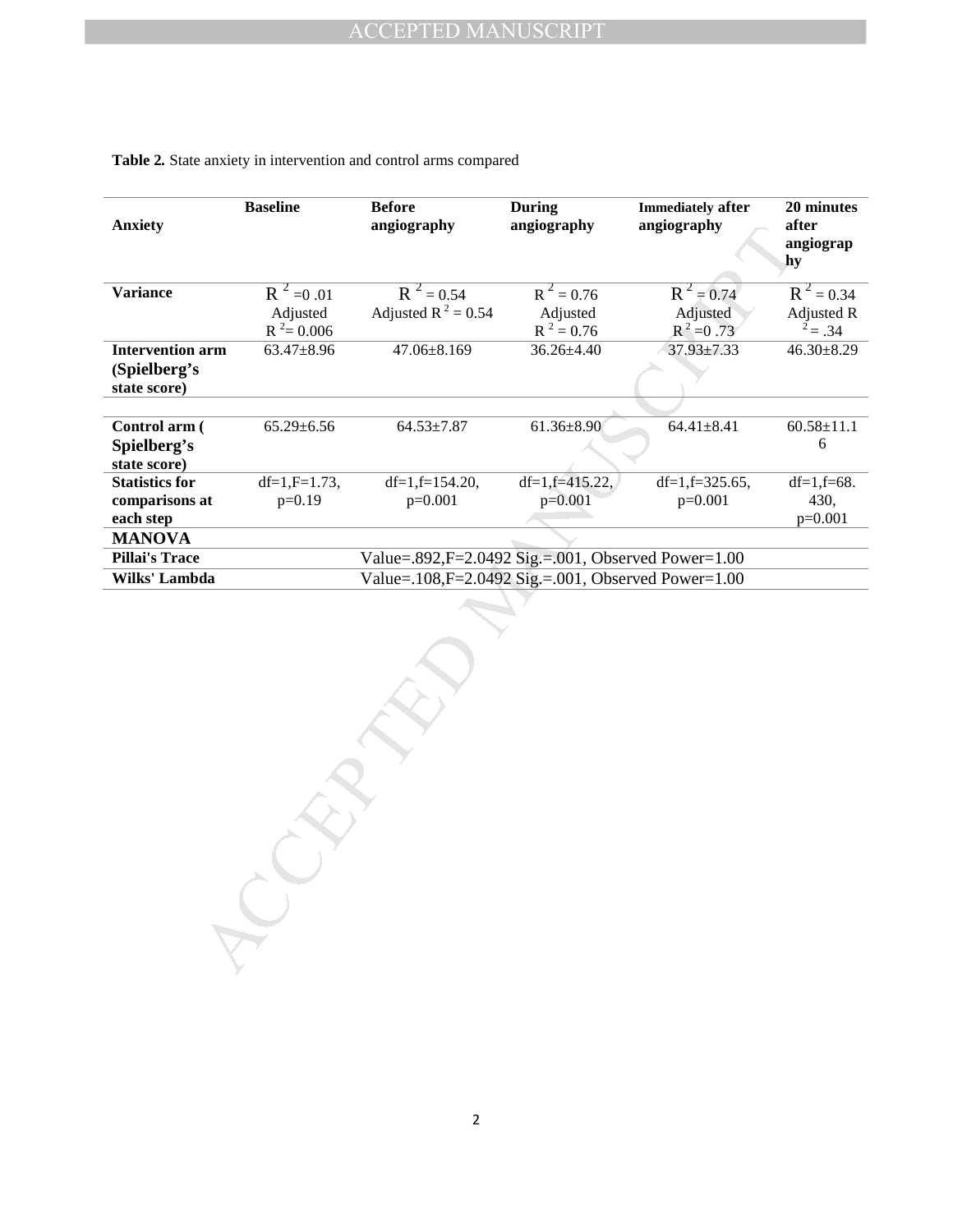| Physiological<br>parameter | <b>Baseline</b>          | <b>Before angiography</b>                                                                                                | During<br>angiography    | <b>Immediately after</b><br>angiography | 20 minutes after<br>angiography |
|----------------------------|--------------------------|--------------------------------------------------------------------------------------------------------------------------|--------------------------|-----------------------------------------|---------------------------------|
|                            |                          |                                                                                                                          |                          |                                         |                                 |
| <b>SBP</b> (variance)      | $R^2$ = 0.001 Adjusted   | $R^2 = 0.152$                                                                                                            | $R^2 = 0.037$            | $R^2 = 0.215$                           | $R^2 = 0.176$                   |
|                            | $R^2 = -0.007$           | Adjusted R $^{2}$ =0.145                                                                                                 | Adjusted R $^2$ =0.030   | Adjusted R <sup>2</sup> = 0.209         | Adjusted R $^2$ =0.169          |
| <b>INTERVENTIO</b>         | 164.66±21.69             | $132.26 \pm 10.466$                                                                                                      | $141.72 \pm 15.53$       | $112.26 \pm 10.46$                      | $136.62 \pm 9.21$               |
| $N$ (mmHg)                 |                          |                                                                                                                          |                          |                                         |                                 |
| <b>CONTROL</b><br>(mmHg)   | $163.40 \pm 13.64$       | 143.12±14.99                                                                                                             | $149.62 \pm 24.06$       | $124.71 \pm 13.33$                      | $147.51 \pm 14.06$              |
| <b>Statistics for</b>      | $df=1, f=0.157, p=0.69$  | df=1,f=22.925,p=0.00                                                                                                     | df=1,f=4.935,p=0.028     | $df=1, f=35.038, p=0.0$                 | $df=1, f=27.281, p=.0.001$      |
| comparisons at             | 2                        | 1                                                                                                                        |                          | 01                                      |                                 |
| each step                  |                          |                                                                                                                          |                          |                                         |                                 |
| <b>MANOVA</b>              |                          |                                                                                                                          |                          |                                         |                                 |
| <b>Pillai's Trace</b>      |                          | Value=.378, F=15.077 Sig. = .0001, Observed Power=1.00                                                                   |                          |                                         |                                 |
| Wilks' Lambda              |                          | Value=.622,F=15.077 Sig.=0.001, Observed Power=1.00                                                                      |                          |                                         |                                 |
| <b>DBP</b>                 | $R^2 = 0.016$            | $R^2$ =0.080 Adjusted R                                                                                                  | $R^2 = 0.202$ Adjusted   | $R^2 = 0.299$                           | $R$ 2 = 0.079                   |
|                            | Adjusted R $^2$ = 0.008  | $2 = 0.073$                                                                                                              | $R^2 = 0.196$            | Adjusted R <sup>2</sup> = 0.203         | Adjusted R $2=0.073$            |
| <b>INTERVENTIO</b>         | $81.38 \pm 8.66$         | 79.48±12.87                                                                                                              | 71.48±12.87              | 78.48±6.76                              | $87.12 \pm 16.22$               |
| $N$ (mmHg)                 |                          |                                                                                                                          |                          |                                         |                                 |
| <b>CONTROL</b>             | 79.15±8.88               | $88.28 \pm 16.97$                                                                                                        | $81.28 \pm 1.59$         | 97.66±19.83                             | 97.66±19.83                     |
| (mmHg)                     |                          |                                                                                                                          |                          |                                         |                                 |
| <b>Statistics for</b>      | $df=1, f=2.100, p=0.15$  | df=1,f=11.091,p=0.00                                                                                                     | df=1,f=13.441,p=0.00     | $df=1, f=54.466, p=0.0$                 | $df=1, f=10.994, p=0.001$       |
| comparisons at             | $\boldsymbol{0}$         | 1                                                                                                                        |                          | 01                                      |                                 |
| each step                  |                          |                                                                                                                          |                          |                                         |                                 |
| <b>MANOVA</b>              |                          |                                                                                                                          |                          |                                         |                                 |
| <b>Pillai's Trace</b>      |                          | Value=.370,F=14.588 Sig.=0.001, Observed Power=1.00                                                                      |                          |                                         |                                 |
| Wilks' Lambda              |                          | Value=.630,F=14.588 Sig.=0.001, Observed Power=1.00                                                                      |                          |                                         |                                 |
| <b>MAP</b>                 | $R^2 = .013$             | $R^2 = .143$                                                                                                             | $R^2 = .122$             | $R^2 = .374$                            | $R^2 = .092$                    |
|                            | Adjusted R $^2$ =0.006   | Adjusted R $^2$ =0.137                                                                                                   | Adjusted R $^2$ = 0.115  | Adjusted R <sup>2</sup> =0.369          | Adjusted R <sup>2</sup> = 0.085 |
| <b>Intervention</b>        | $109.14 \pm 8.42$        | $97.07 \pm 9.70$                                                                                                         | 94.89±10.13              | 89.26±5.93                              | $107.25 \pm 10.87$              |
| (mmHg)                     |                          |                                                                                                                          |                          |                                         |                                 |
| Control (mmHg)             | $107.24 \pm 8.08$        | 106.56±13.37                                                                                                             | $104.06 \pm 14.33$       | $104.43 \pm 12.66$                      | 113.90±10.16                    |
| <b>Statistics for</b>      | df=1,f=1.734,p=0.19      | $df=1, f=21.407, p=0.00$                                                                                                 | df=1,f=17.716,p=0.00     | df=1,f=76.463,p=.0.0                    | $df=1, f=12.957, p=0.001$       |
| comparisons at             | $\Omega$                 |                                                                                                                          |                          | 01                                      |                                 |
| each step                  |                          |                                                                                                                          |                          |                                         |                                 |
| <b>MANOVA</b>              |                          |                                                                                                                          |                          |                                         |                                 |
| <b>Pillai's Trace</b>      |                          | Value=.403,F=16.708 Sig.=0.001, Observed Power=1.00                                                                      |                          |                                         |                                 |
| <b>Wilks' Lambda</b>       |                          | Value=.597,F=16.708 Sig.=0.001, Observed Power=1.00                                                                      |                          |                                         |                                 |
| HR                         | $R^2 = 0.001$            | $R^2 = 0.098$                                                                                                            | $R^2 = 0.138$            | $R^2 = 0.338$                           | $R^2 = 0.079$                   |
|                            | Adjusted R $^2$ = -0.007 | Adjusted R <sup>2</sup> = 0.091                                                                                          | Adjusted R $^2$ = 0.131  | Adjusted R $^2$ =0.331                  | Adjusted R $^2$ =0.072          |
| <b>Intervention</b>        | $87.23 \pm 18.53$        | $93.15 \pm 10.68$                                                                                                        | $72.43 \pm 13.10$        | 72.97±10.06                             | $71.68 \pm 11.37$               |
| beats per minute           |                          |                                                                                                                          |                          |                                         |                                 |
| Control beats              | 88.00±20.92              | $103.08 \pm 18.64$                                                                                                       | $86.35 \pm 21.05$        | $94.45 \pm 15.10$                       | 78.94±13.55                     |
| per minute                 |                          |                                                                                                                          |                          |                                         |                                 |
| <b>Statistics for</b>      | df=1,f=0.049,p=0.82      | $df=1, f=13.855, p=0.00$                                                                                                 | $df=1, f=20.481, p=0.00$ | $df=1,f=91.009,p=0.0$                   | $df=1, f=10.948, p=0.001$       |
| comparisons at             |                          |                                                                                                                          |                          | 01                                      |                                 |
| each step                  |                          |                                                                                                                          |                          |                                         |                                 |
| <b>MANOVA</b>              |                          |                                                                                                                          |                          |                                         |                                 |
| <b>Pillai's Trace</b>      |                          | Value=.450,F=20.503 Sig.=0.001, Observed Power=1.00                                                                      |                          |                                         |                                 |
| Wilks' Lambda              |                          | Value=.550,F=20.503 Sig.=.001, Observed Power=1.00                                                                       |                          |                                         |                                 |
|                            |                          | $R$ RP – systolic blood pressure $DRP$ – diastolic blood pressure $M\Delta P$ – mean arterial pressure $HR$ – heart rate |                          |                                         |                                 |

## **Table 3***.* Hemodynamic parameters in the intervention and control arms compared

SBP = systolic blood pressure, DBP = diastolic blood pressure, MAP = mean arterial pressure, HR = heart rate,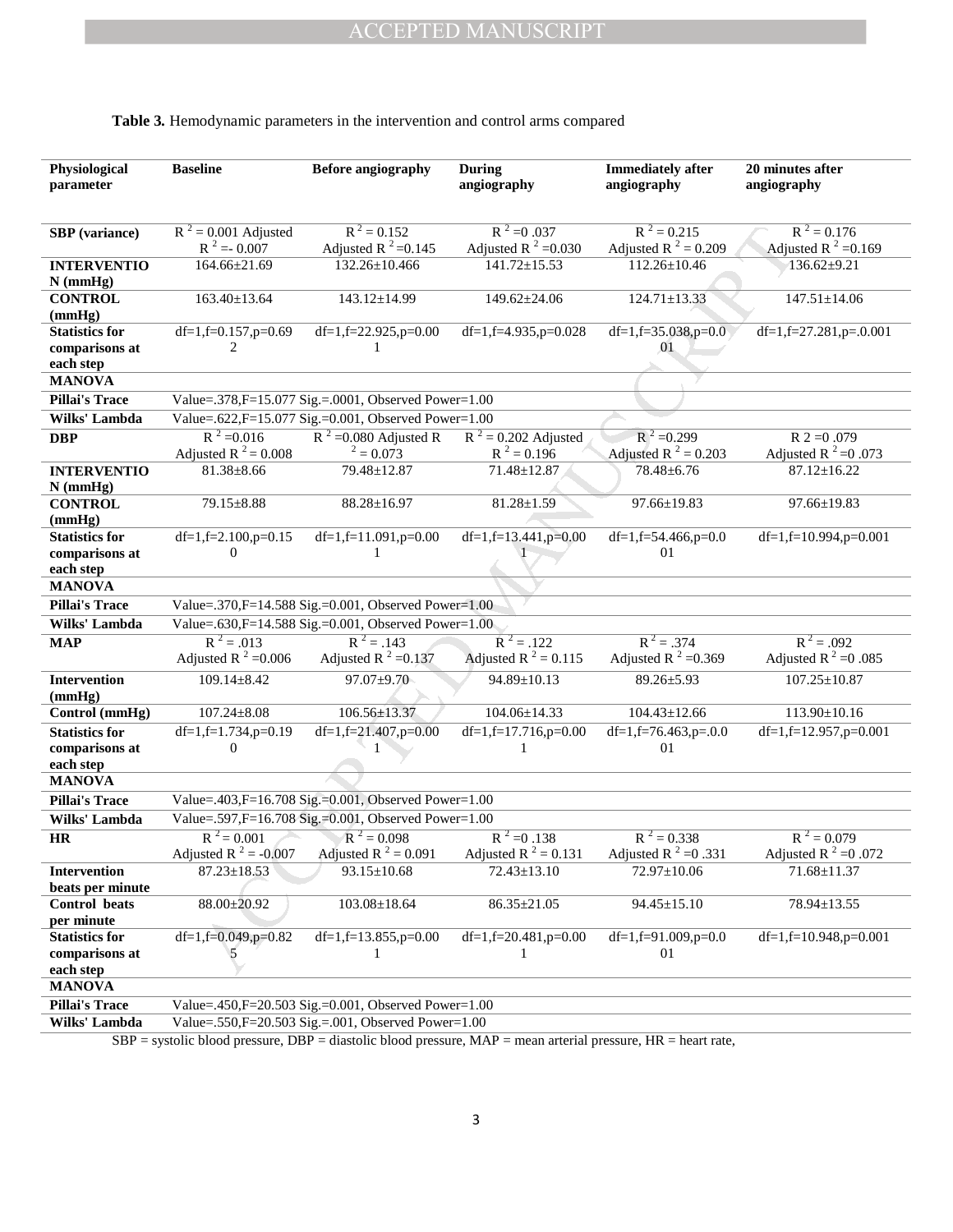| Physiological<br>parameter                           | <b>Baseline</b>            | <b>Before angiography</b>                           | During<br>angiography          | <b>Immediately after</b><br>angiography | 20 minutes after<br>angiography |
|------------------------------------------------------|----------------------------|-----------------------------------------------------|--------------------------------|-----------------------------------------|---------------------------------|
|                                                      |                            |                                                     |                                |                                         |                                 |
| $\mathbf{R}$                                         | $R$ 2 = .024               | $R$ 2 = .141                                        | $R$ 2 = .302                   | $R$ 2 = .082                            | $R$ 2 = .218                    |
|                                                      | Adjusted R $2 = -$<br>.017 | Adjusted R $2 = .135$                               | Adjusted R $2 = .297$          | Adjusted R $2 = -.075$                  | Adjusted R $2 = .211$           |
| Intervention                                         | $14.17 \pm 1.755$          | 12.49±1.174                                         | $15.11 \pm 1.724$              | $13.06 \pm 1.685$                       | 14.00±2.222                     |
| breaths per<br>minute                                |                            |                                                     |                                |                                         |                                 |
| Control breaths                                      | $14.68 \pm 1.470$          | $13.74 \pm 1.848$                                   | $12.89 \pm 1.669$              | $14.03 \pm 1.571$                       |                                 |
| per minute                                           |                            |                                                     |                                |                                         | $16.18 \pm 1.944$               |
| <b>Statistics for</b>                                | $df=1, f=3.197, p=.076$    | $df=1, f=21.056, p=.001$                            | df=1,f=55.407,p=.001           | $df=1, f=11.504, p=.001$                | $df=1, f=35.594, p=.001$        |
| comparisons at                                       |                            |                                                     |                                |                                         |                                 |
| each step                                            |                            |                                                     |                                |                                         |                                 |
| <b>MANOVA</b>                                        |                            |                                                     |                                |                                         |                                 |
| <b>Pillai's Trace</b>                                |                            | Value=.450,F=20.269 Sig.=.001, Observed Power=1.00  |                                |                                         |                                 |
| Wilks' Lambda                                        |                            | Value=.550,F=20.269 Sig.=.001, Observed Power=1.00  |                                |                                         |                                 |
| Oxygen                                               | $R^2 = .001$               | $R^2 = .103$                                        | $R^2 = .158$                   | $R^2 = .365$                            | $R^2 = .113$                    |
| saturation                                           | Adjusted R $^2$ = -.008    | Adjusted R <sup>2</sup> =.096                       | Adjusted R <sup>2</sup> = .152 | Adjusted R <sup>2</sup> = .360          | Adjusted R $^2$ = .106          |
| <b>INTERVENTION</b><br>(%)                           | 93.08±4.09                 | $95.62 \pm 3.31$                                    | $97.15 \pm 2.26$               | $97.55 \pm 1.86$                        | $95.15 \pm 3.25$                |
| CONTROL (%)                                          | 92.98±3.34                 | 93.38±3.31                                          | $94.78 \pm 3.16$               | $93.22 \pm 3.62$                        | 92.98±2.85                      |
| <b>Statistics for</b><br>comparisons at<br>each step | df=1,f=.020,p= $.888$      | $df=1, f=14.737, p=.001$                            | df=1,f=24.087,p=.001           | $df=1, f=73.518, p=.001$                | $df=1, f=16.320, p=.001$        |
| <b>MANOVA</b>                                        |                            |                                                     |                                |                                         |                                 |
| <b>Pillai's Trace</b>                                |                            | Value=.497, F=24.515 Sig.=.001, Observed Power=1.00 |                                |                                         |                                 |
| Wilks' Lambda                                        |                            | Value=.503, F=24.515 Sig.=.001, Observed Power=1.00 |                                |                                         |                                 |
|                                                      | $RR =$ respiratory rate.   |                                                     |                                |                                         |                                 |

#### **Table 4***.* Respiratory rate and oxygen saturation in the intervention and control arms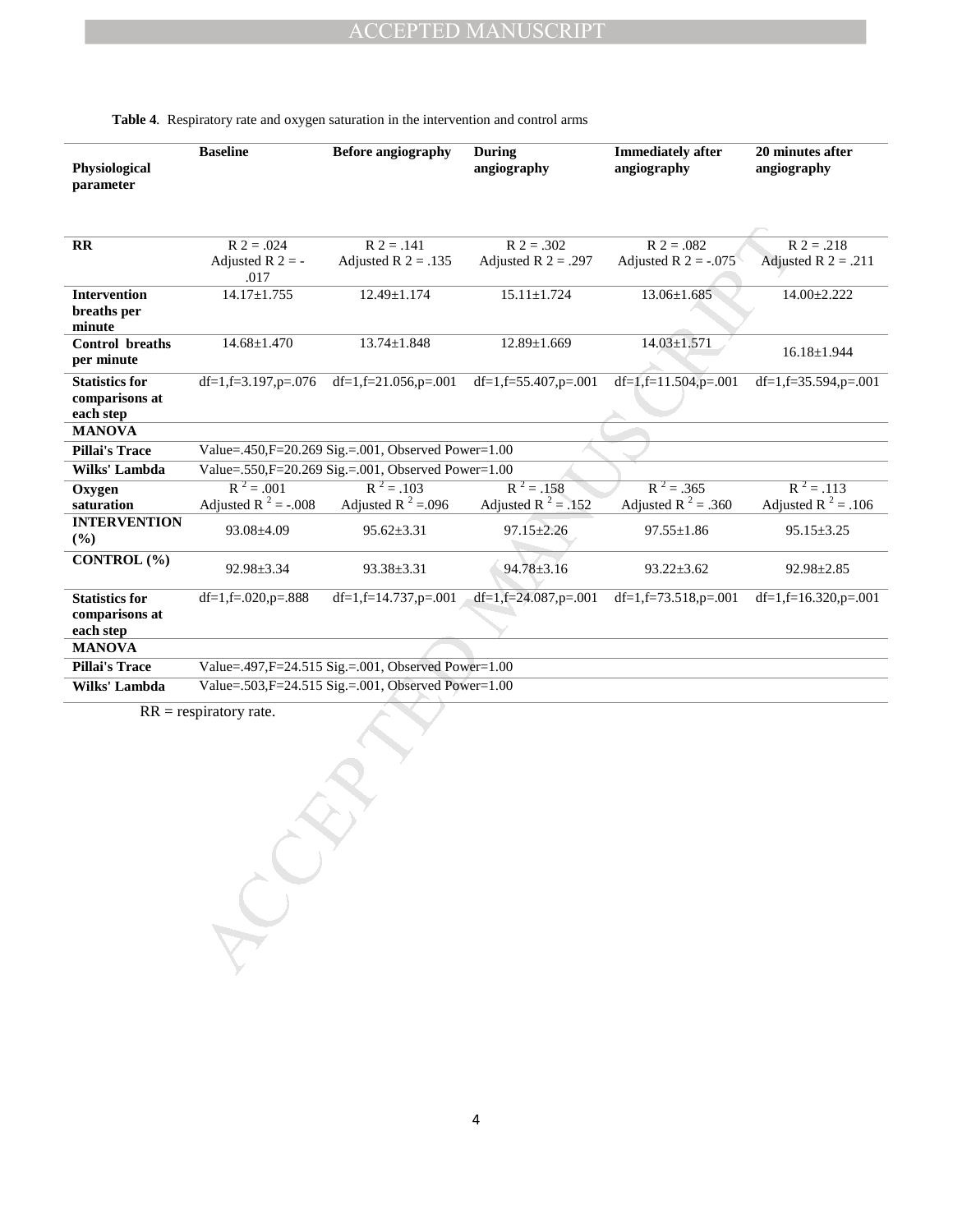Figure 1. The process of study according to the Consort flow diagram (2010)

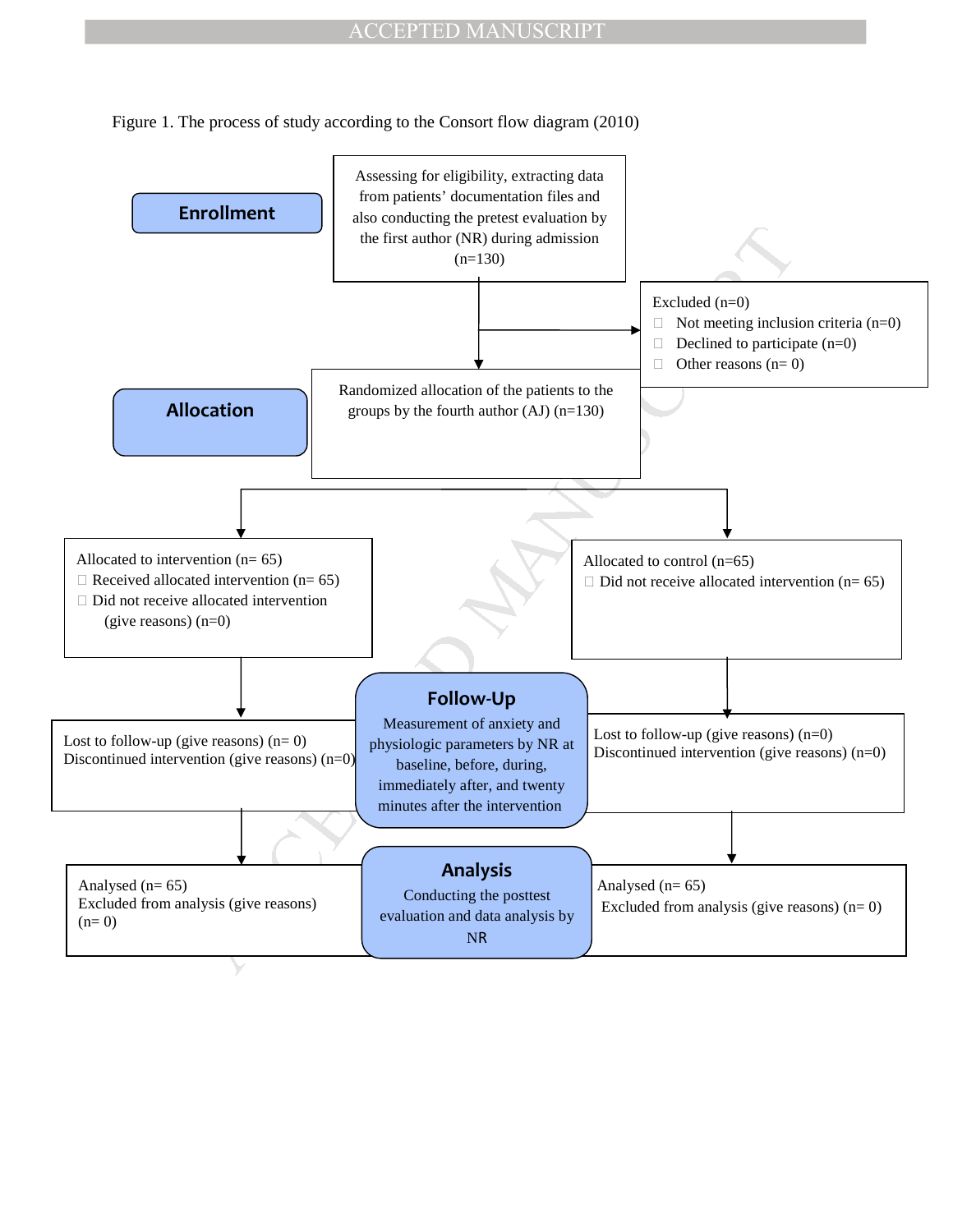

Figure 2. Time trend of mean of state anxiety in the patients of intervention and control groups

Figure 3. Time trend of mean systolic blood pressure in the patients of the intervention and control groups

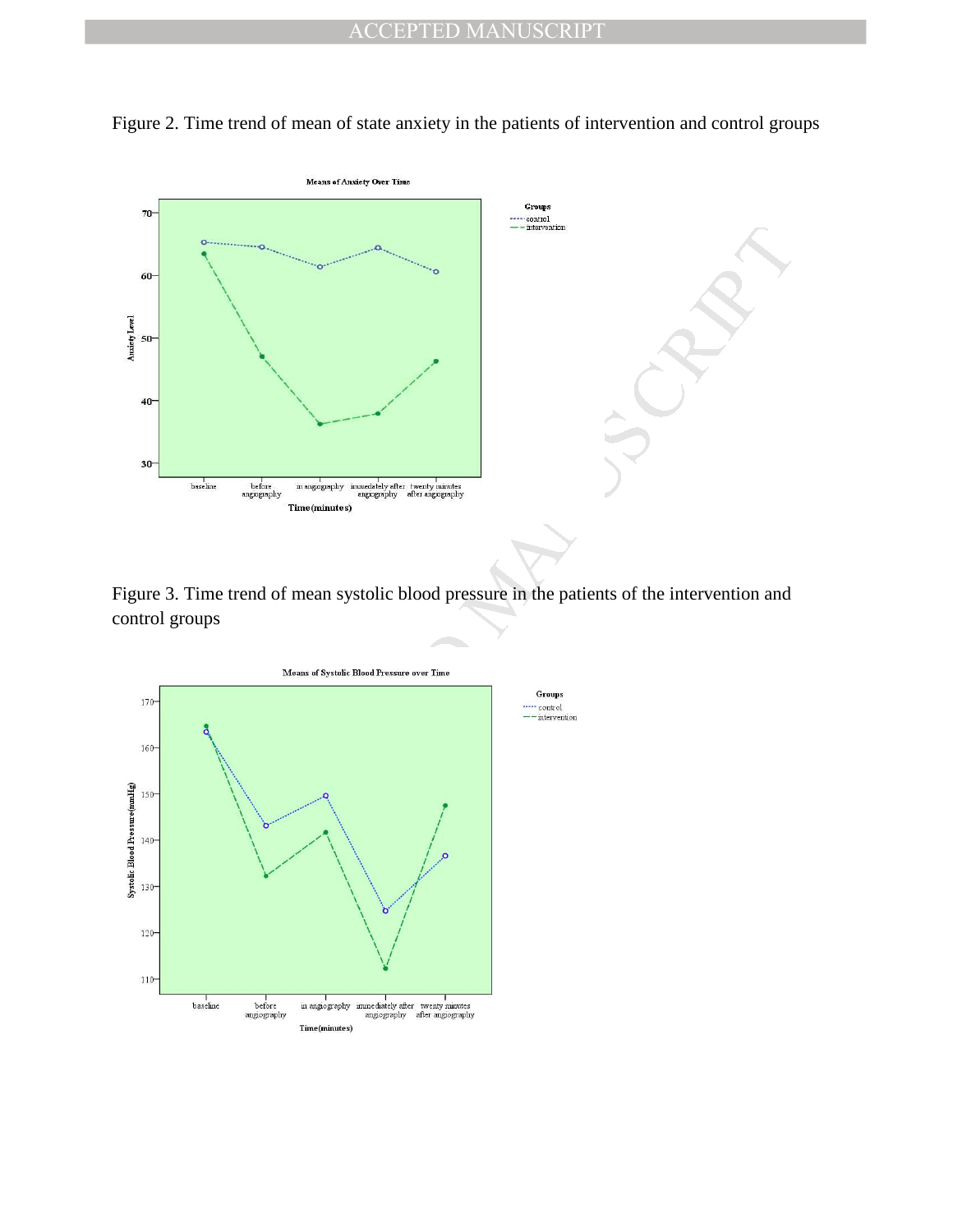



Figure 5. Time trend of mean blood pressure in the patients of the intervention and control groups

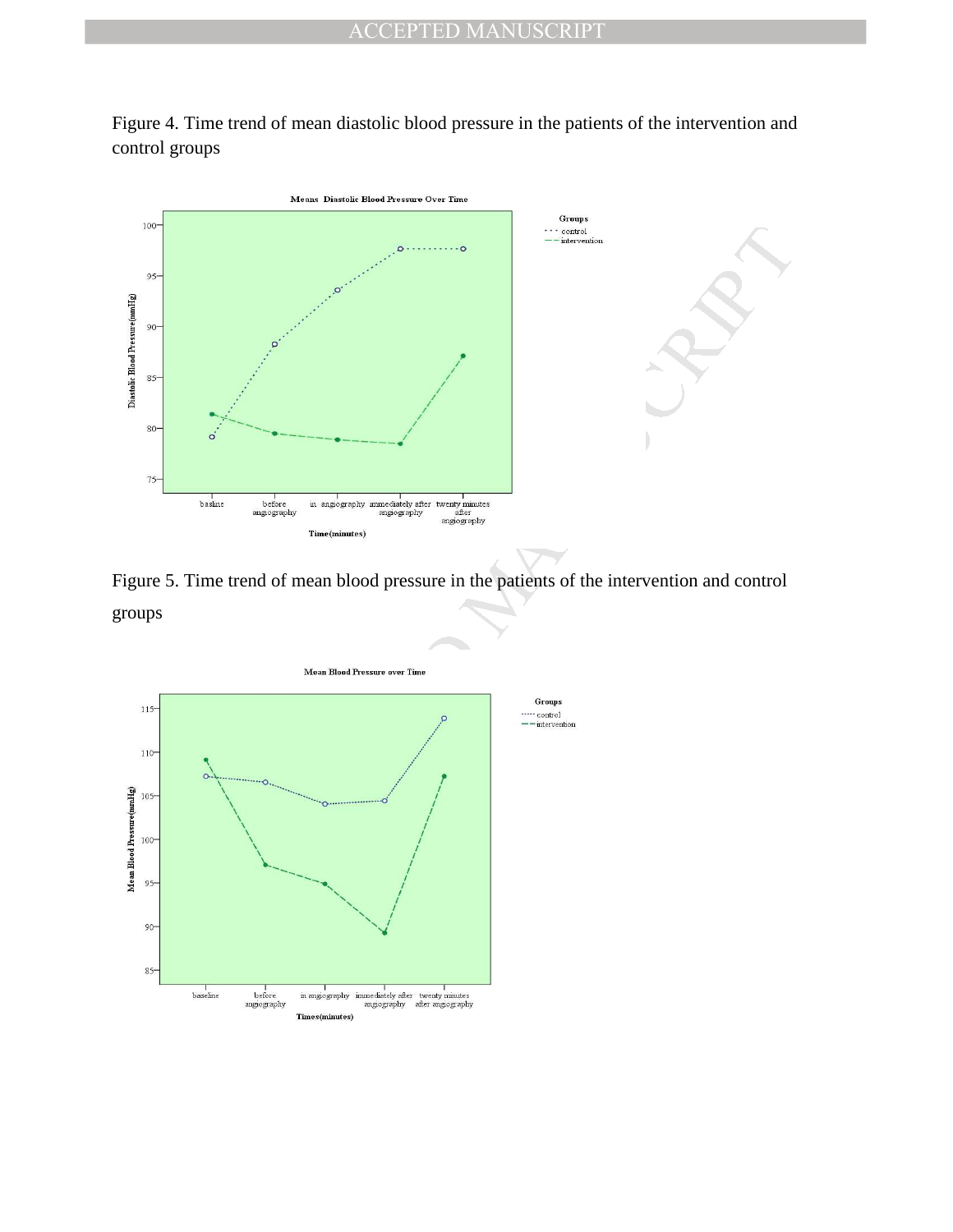



Figure 7. Time trend of mean respiration rate in the patients of the intervention and control groups

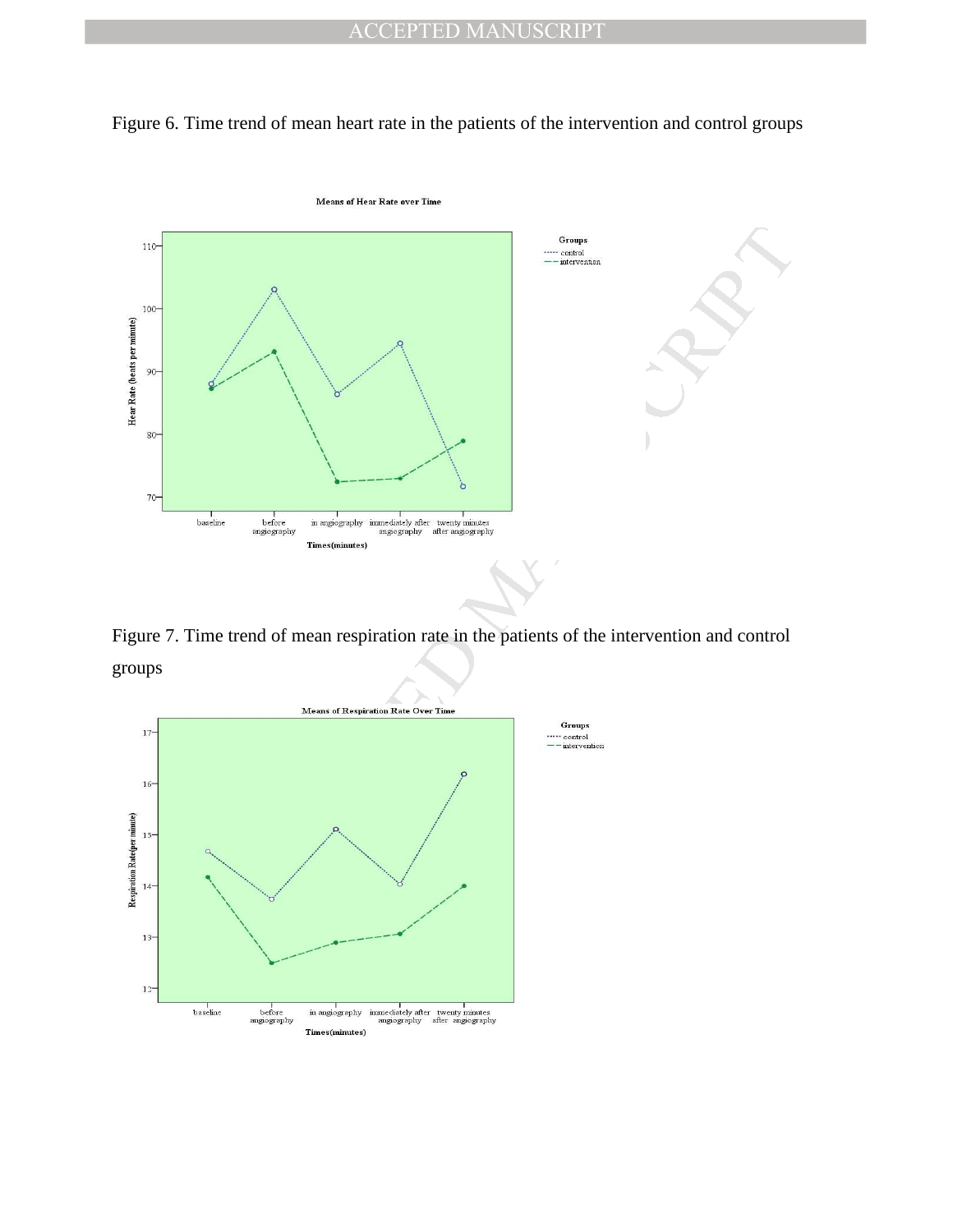